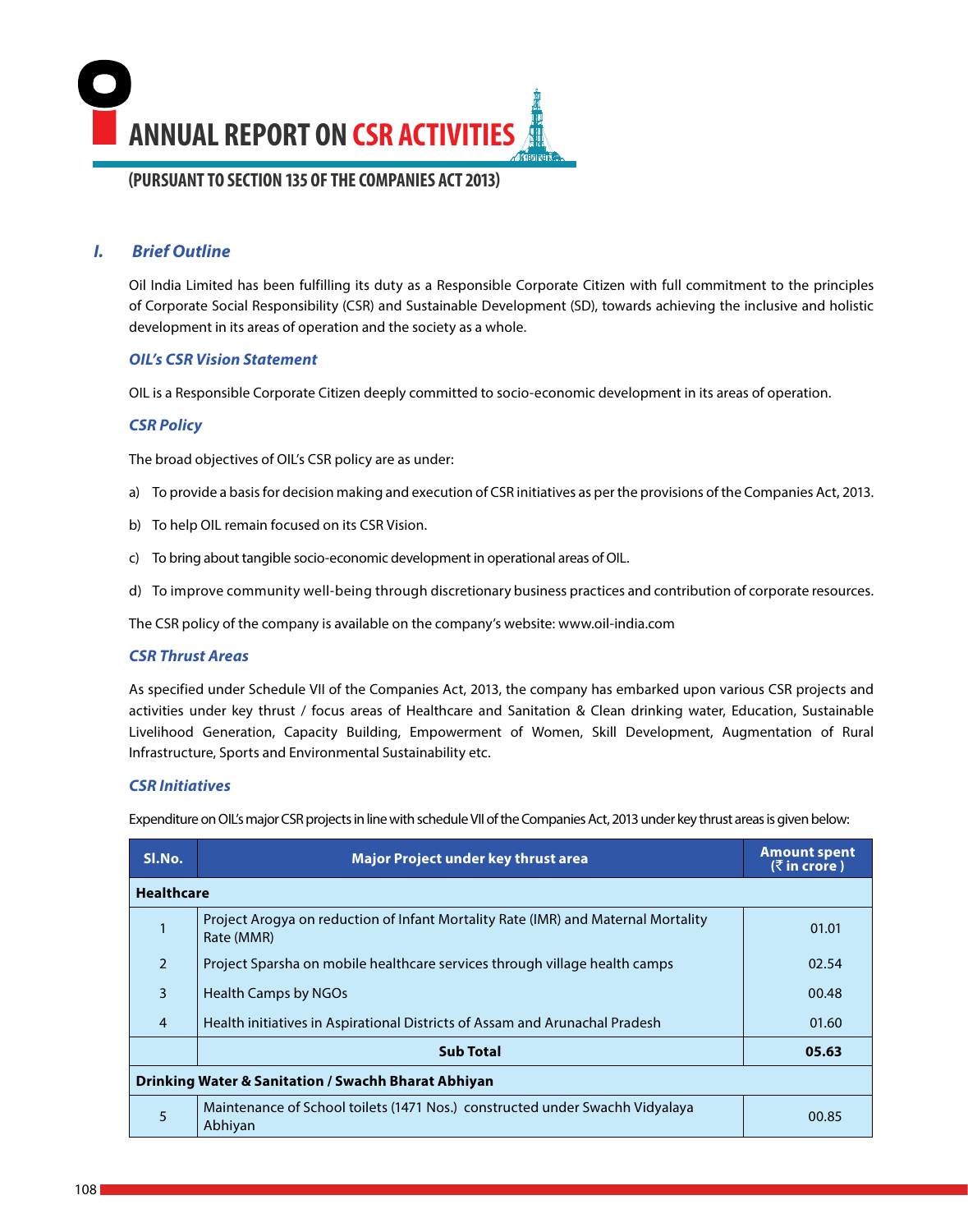| SI.No.           | Major Project under key thrust area                                                                                 | <b>Amount spent</b><br>$($ ₹in crore) |
|------------------|---------------------------------------------------------------------------------------------------------------------|---------------------------------------|
| 6                | Project on construction of Integrated Household Laterine (IHHL) at KG basin Project                                 | 00.75                                 |
| 7                | Construction of School Toilets in Govt. Schools under Aspirational Districts in Assam<br>and Arunachal Pradesh      | 02.43                                 |
| 8                | Swachh Bharat Pakhwada at OIL Spheres                                                                               | 00.48                                 |
| 9                | Assistance towards water storage and distribution at Rajasthan Project                                              | 00.95                                 |
| 10               | Assistance towards clean drinking water facility in Aspirational Districts of Assam and<br><b>Arunachal Pradesh</b> | 01.16                                 |
|                  | <b>Sub Total</b>                                                                                                    | 6.62                                  |
| <b>Education</b> |                                                                                                                     |                                       |
| 11               | Project OIL Super 30                                                                                                | 03.94                                 |
| 12               | Project Dikhya on promoting Computer literacy                                                                       | 10.15                                 |
| 13               | Project Dikhya on promoting Adult Literacy                                                                          | 03.69                                 |
| 14               | Project OIL Disha on Career Counselling & mental well being                                                         | 00.44                                 |
| 15               | OIL Award & Merit Scholarship and OIL Shikshya Ratna Puraskar                                                       | 01.66                                 |
| 16               | Contribution towards Indian Institute of Information Technology (IIIT) Guwahati                                     | 03.17                                 |
| 17               | Assistance towards augmentation of educational infrastructure                                                       | 03.56                                 |
| 18               | Assistance towards 'Tiffin on Wheel' project in Aspirational District of Namsai in<br><b>Arunachal Pradesh</b>      | 00.41                                 |
| 19               | Project Sakshyam on rehabilitation for persons with disabilities                                                    | 00.10                                 |
|                  | <b>Sub Total</b>                                                                                                    | 27.12                                 |
|                  | <b>Sustainable Livelihood Generation</b>                                                                            |                                       |
| 20               | Project Rupantar on sustainable livelihood opportunities                                                            | 04.47                                 |
| 21               | Agriculture Project under OIRDS (Oil India Rural Development Society)                                               | 00.93                                 |
| 22               | Project Jeevika on Cluster based livelihood project                                                                 | 00.25                                 |
|                  | <b>Sub Total</b>                                                                                                    | 05.65                                 |
|                  | Skill Development                                                                                                   |                                       |
| 23               | Project Swabalamban on Capacity Building & Skill Development                                                        | 14.49                                 |
| 24               | Skill Development Institute (SDI) - Guwahati                                                                        | 01.50                                 |
| 25               | Contribution towards Hydrocarbon Sector Skill Council and SDI by ONGC                                               | 11.00                                 |
| 26               | Contribution towards development of ITI Lahowal, Assam                                                              | 00.05                                 |
|                  | <b>Sub Total</b>                                                                                                    | 27.04                                 |
|                  | <b>Capacity Building and empowerment of women</b>                                                                   |                                       |
| 27               | <b>OIL Nursing School</b>                                                                                           | 01.70                                 |
| 28               | Handicrafts Training and Production Centre                                                                          | 00.51                                 |
|                  | <b>Sub Total</b>                                                                                                    | 2.21                                  |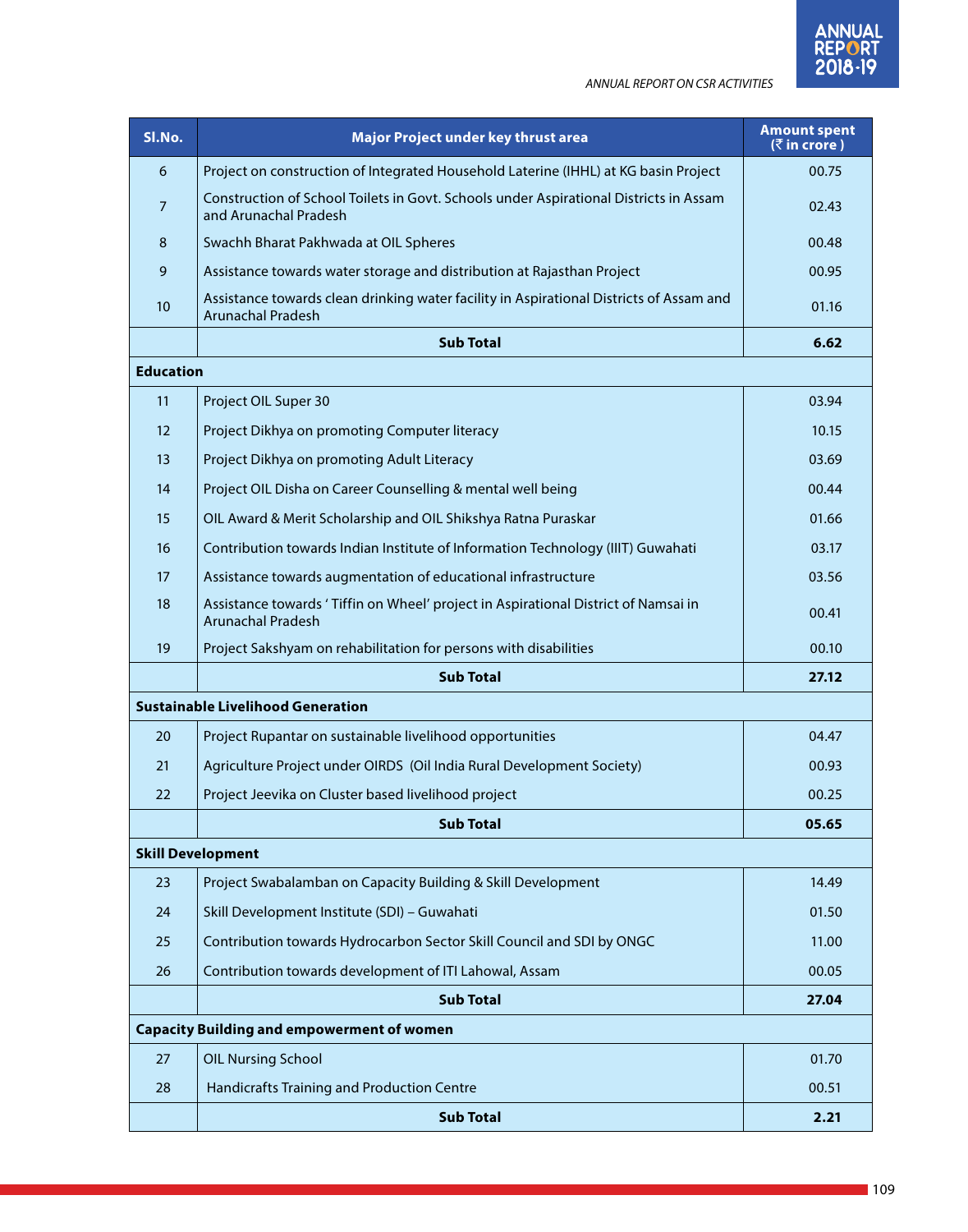| SI.No.             | Major Project under key thrust area                                                                                               | <b>Amount spent</b><br>$($ ₹ in crore) |
|--------------------|-----------------------------------------------------------------------------------------------------------------------------------|----------------------------------------|
| <b>Environment</b> |                                                                                                                                   |                                        |
| 29                 | Project OIL Urja on providing renewable, cost effective and clean energy solutions<br>and activities on Biodiversity Conservation | 01.56                                  |
|                    | <b>Sub Total</b>                                                                                                                  | 01.56                                  |
|                    | <b>Promotion of Art, Culture and Heritage</b>                                                                                     |                                        |
| 30                 | Renovation of Berry White Medical School                                                                                          | 01.40                                  |
| 31                 | Contribution towards Statue of Unity                                                                                              | 10.00                                  |
| 32                 | Support to socio-cultural event                                                                                                   | 00.34                                  |
|                    | <b>Sub Total</b>                                                                                                                  | 11.74                                  |
|                    | <b>Promotion of Sports</b>                                                                                                        |                                        |
| 33                 | Assistance towards Rural Sports in villages of OIL operational areas                                                              | 01.47                                  |
| 34                 | Assistance towards development of Sports Infrastructure in Aspirational Districts                                                 | 01.76                                  |
|                    | <b>Sub Total</b>                                                                                                                  | 3.23                                   |
|                    | Augmentation of Rural Infrastructure/ Govt. Schemes                                                                               |                                        |
| 35                 | <b>Construction of Roads &amp; Bridges</b>                                                                                        | 09.79                                  |
| 36                 | Construction of community halls, waiting sheds etc. and Township Development                                                      | 04.92                                  |
| 37                 | Development of Infrastructure in aspirational districts of Assam and Arunachal<br>Pradesh                                         | 03.33                                  |
| 38                 | Contribution towards development of Infrastructure at Guwahati Medical College                                                    | 00.97                                  |
| 39                 | Free LPG connection to BPL families under Pradhan Mantri Ujjwala Yojna (PMUY)                                                     | 23.58                                  |
|                    | <b>Sub Total</b>                                                                                                                  | 42.59                                  |
|                    | <b>Total</b>                                                                                                                      | 133.39                                 |

## *Contribution towards Development in Aspirational Districts*

Hon'ble Prime Minister had launched the 'Transformation of Aspirational Districts' programme in January 2018, in this regard Department of Public Enterprises (DPE) vide DPE's OM No. CSR-08/0002/2018-Dir (CSR) dated 10.12.2018 issued directive to CPSE's for undertaking CSR activities under the common theme of Education and Healthcare & Nutrition with preference to aspirational districts. OIL was allotted 03 districts namely Dhubri and Goalpara in Assam and Namsai in Arunachal Pradesh. Around 12 major CSR Projects with combined expenditure of approximately 15.08 Crore (which is 28% of the stipulated CSR Budget of OIL) were undertaken by OIL under key thrust areas of Education, Healthcare & Nutrition, Sanitation, and Sports for the larger benefit of people residing in the Aspirational Districts.

*Brief Summary of the major CSR Projects in operational areas, undertaken by the Company is given below (weblink-www.oil-india.com/csr\_initiative.aspx)*

### *A. Healthcare/ Sanitation*

1. **Project Sparsha:** OIL started implementing free mobile dispensary services in 1980s in its operational areas in Assam and Arunachal Pradesh in the North East, through its in-house team of doctors and paramedics, to cater to the primary healthcare needs of poor and needy. These efforts were supplemented with Project OIL Sparsha since the late nineties, under which health camps are conducted in the remote rural areas where access to primary healthcare is a challenge.

OIL Sparsha is one of the most significant & foremost CSR projects of the Company. The implementing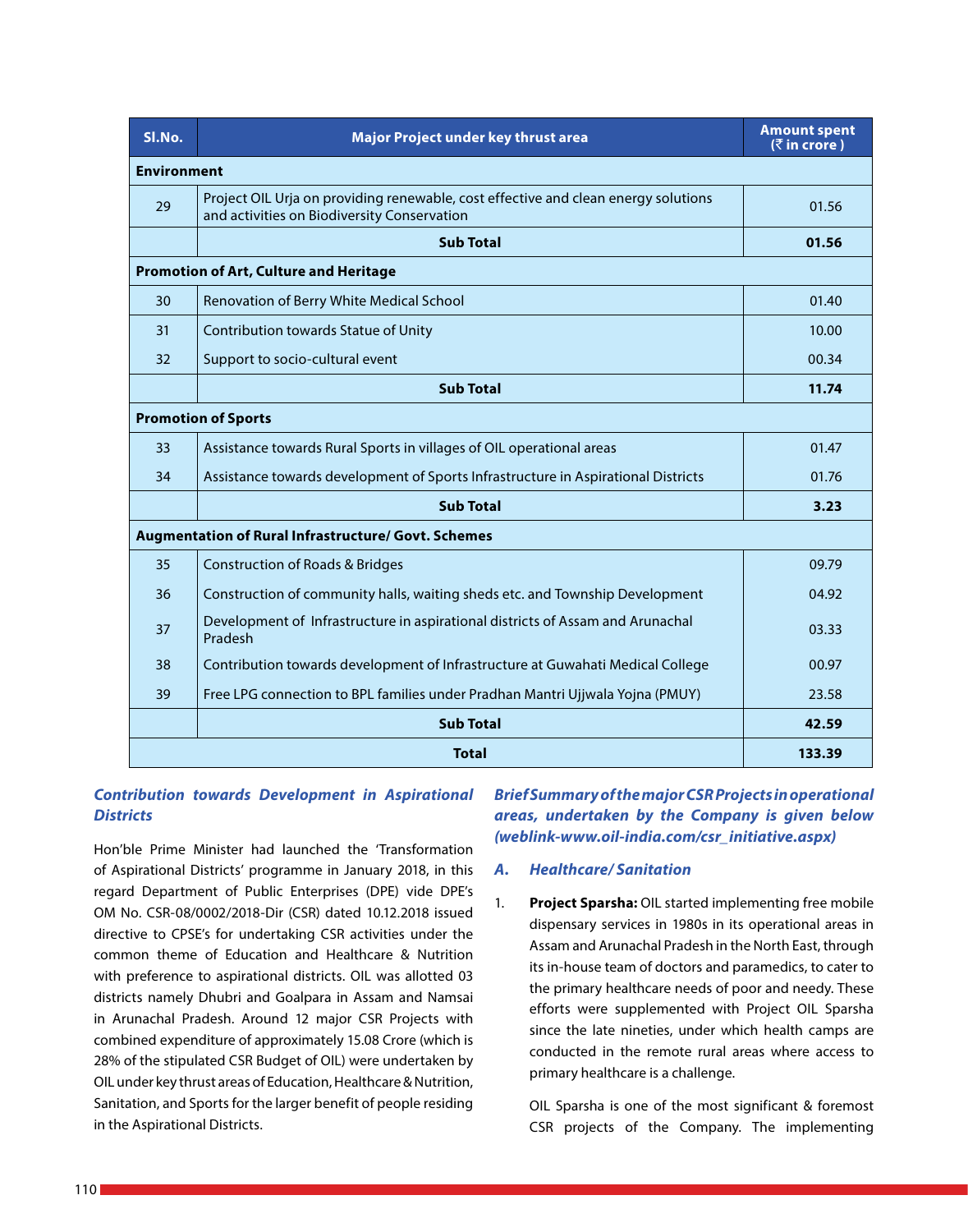partners are St. Luke's Hospital, a charitable hospital and Piramal Swasthya Medical Research Institute (PSMRI), a pan-India NGO. The project cover company's operational areas of Dibrugarh, Tinsukia & Charaideo districts of Assam and Miao & Manabhum districts of Arunachal Pradesh. During FY 2018-19, 1,722 camps were organised benefitting 1,99,578 people

2. **Project 'Arogya':** The Project 'OIL Arogya' was started in 2012-13 and aims at reduction of Maternal Mortality Rate (MMR) and Infant Mortality Rates (IMR) through special health camps for pregnant women and new born, in remote villages in OIL operational areas. The project includes pre & post-natal health check-ups, tracking and counselling of pregnant women, immunization of babies and pregnant women. Awareness and sensitization services are provided to pregnant & lactating mothers on maternal & child health, family planning and benefits of institutional deliveries. Also adolescent girls are sensitised on adoption of better health & hygiene practices. Further, trainings on community health are provided to women of the villages. The Implementing partner is IL&FS Education & Technology Services (IETS). Programmes on Menstrual Health Management and Swachha Bharat campaign, under which sanitary napkins and personal hygiene kits are distributed to young mothers and adolescent girls. During the year, 1815 ANC/PNC women & 1530 children were tracked, 8089 children immunised, 6615 home-visits conducted benefiting 2687 women and 55 health camps organised benefiting 6305 women & children.



3. **Swachha Bharat Abhiyan:** OIL has rendered its commitment to "Swachh Bharat Abhiyan," and undertook various projects and activities in all spheres of the company since 2014-15. Some notable projects are:

## • Development & maintenance of Kamakhya temple, Guwahati under Swachh Iconic Place (SIP) initiative.

*ANNUAL REPORT ON CSR ACTIVITIES*

- Construction of 1500 Nos. of Individual Household Laterine (IHHL) in Dibrugarh District in Assam and 1200 Nos. in East Godavari District in Andhra Pradesh with an aim to achieve 100% Open Defecation Free (ODF) status under Swachh Bharat Mission (Gramin).
- Construction of approx. 100 school toilets especially for girls' and provision for clean drinking water facilities in Aspirational Districts of Dhubri, Goalpara in Assam and Namsai district in Arunachal Pradesh.
- Project on providing and storing clean drinking water was undertaken at Jaisalmer district in Rajasthan.
- Further, continuing with "Swachh Bharat-Swachh Vidalaya Abhiyan" initiatives, the Company has provided financial assistance towards maintenance of 1471 school toilets constructed during the year 2014-15.
- Various events on central theme of Swachhta such as Distribution of Hygiene Kits & Dustbins, Walkathon & Cyclothons, Awareness campaigns through street plays, Cleanliness & plantation drives in office premises, market areas & public places and competitions were also carried out on cleanliness and hygiene (amongst school students) under Swachhta Pakhwada and Swachhta Hi Seva campaigns spearheaded by members on Board of OIL in all spheres of the company. OIL employees also carried out Cleanliness campaigns through 'Shramdaan.'

## *B. Education:*

1. **Project OIL Super 30:** The project is a very high impact CSR initiative wherein 11 month free residential coaching to students from marginalized section of society, in Assam, Arunachal Pradesh and Rajasthan is provided for entrance examination for admission to IITs and other reputed engineering colleges. Recently, coaching for medical enterance has also been made part of the programme. The Company has 6 (Six) OIL Super 30 centres at Guwahati, Jorhat Dibrugarh and Nogaon in Assam, Jodhpur in Rajasthan and Itanagar in Arunachal Pradesh, with an annual intake of 30 students per centre and the success rate of the project is over 90% .During the FY 2018-19, 143 students who qualified for IIT-JEE (Main), 74 students qualified in (IIT-JEE Advance). While, in a first, a batch of 20 students preparing for Medical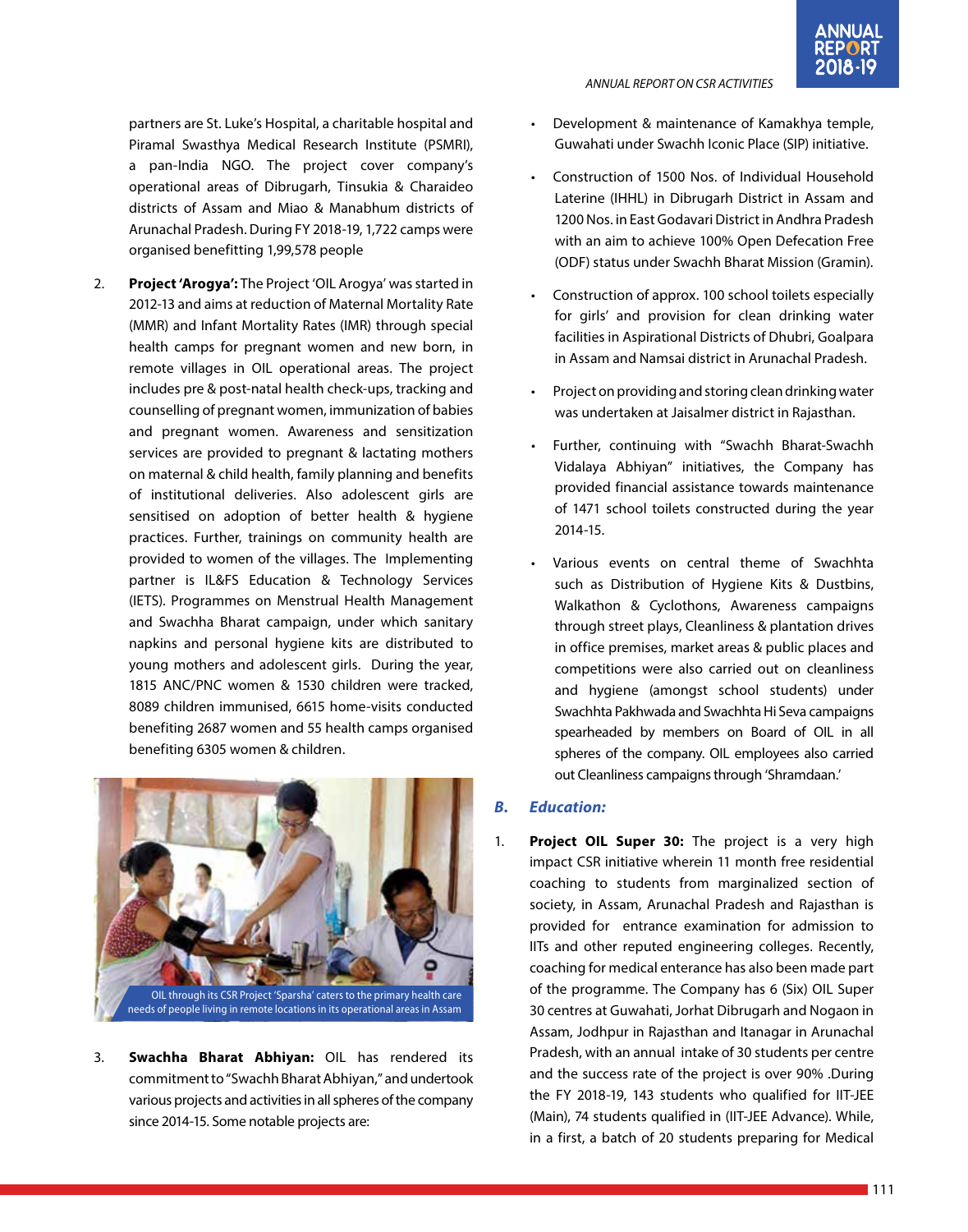Entrance Examinations have all (100%) qualified in National Eligibility cum Entrance Test (NEET) 2019 with very high rankings.



2. **Project 'Dikhya':** OIL has taken up the project for promoting computer literacy and adult literacy in the selected areas of OIL's operational districts under the aegis of Project 'Dikhya' since 2012. During 2018-19, computer education was imparted to 7,319 students of Classes VI to VIII from 30 rural schools through mobile computer lab (bus). Value added sessions on creative studies, environmental science, cleanliness, and behavioural science too are taught along with the computer classes. The program has so far benefitted 33,879 students via custom designed and fabricated mobile education buses/ vans equipped with laptops and colourful furniture making them children friendly and delightful teaching spaces.

The Project Dikhya on Adult education classes are conducted in 36 locations targeting illiterate and semiliterate people of rural areas and tea gardens. The course module is designed based on Government of Assam approved text books of Sarva Shikshya Abhiyan. During 2018-19, 1800 nos. of elderly persons have benefitted from the program.

Other programmes under Project Dikhya include Knowledge –Yan (K-Yan) with K-class, OIL has distributed comprehensive audio-visual education devices called Knowledge Yan which includes high end computer, advanced projection system, DVD Player and in-built audio system for students to help understand difficult courses, in OIL operational areas of Assam and Arunachal Pradesh. Over the years, K-Yan with multi-lingual course module has benefited around 4,65,000 students.

Similarly, under primary school teacher Training Programme, 910 primary school teachers of rural schools have been trained on innovative teaching methodologies. Additionally, life skill education is implemented selectively in Girls' schools covering 75 schools. During 2018-19, 6,453 girl students were imparted education on topics including Hygiene, financial literacy, rapport building etc.

A programme on financial literacy started in 2017-18 for rural community has also benefitted 9,600 persons spread across 30 locations.

- 3. **OIL Shikshya Ratna Puraskar :** Instituted in 2013, the award aims at recognising the all-round contribution of the teachers from provincialized schools and colleges across Assam. The awardees are selected by a panel of eminent judges that include reputed educationists, literary personalities, Government representatives from Education Board of Assam, education specialists from State and National bodies like SCERT, NCERT, CBSE etc. The award is one of the prestigious awards conferred to the teaching fraternity in North East. The Award includes financial incentive of  $\bar{\tau}$  2.00 Lakh and a silver citation. Since 2013, 34 teachers have been awarded including 6 teachers awarded in FY 2018-19.
- 4. **OIL Project Disha:** As part of OIL's continuous effort to promote education in its rural areas, OIL has launched Project OIL Disha in FY 2018-19 to improve mental wellbeing of students in rural areas and provide them with career guidance through scientifically proven approaches, this involves psychometric assessment, career counselling based on career planning assessment etc. The Project is implemented in Tinsukia, Dibrugarh and Charaideo districts of Assam targeting students of class 10<sup>th</sup> from Vernacular and Engish Medium schools.
- 5. **OIL Awards and Merit Scholarships:** Every year, OIL rewards meritorious students from operational areas passing class X & XII with OIL Awards and OIL Merit Scholarships for encouraging the students to perform better. Since inception, OIL has awarded scholarships to more than 25,000 students.

#### *C. Sustainable Livelihood Generation:*

1. **Project 'Rupantar':** A flagship CSR project of OIL, launched in 2003, towards generating alternate and sustainable sources of livelihood for unemployed youth of its operational areas. The project, implemented by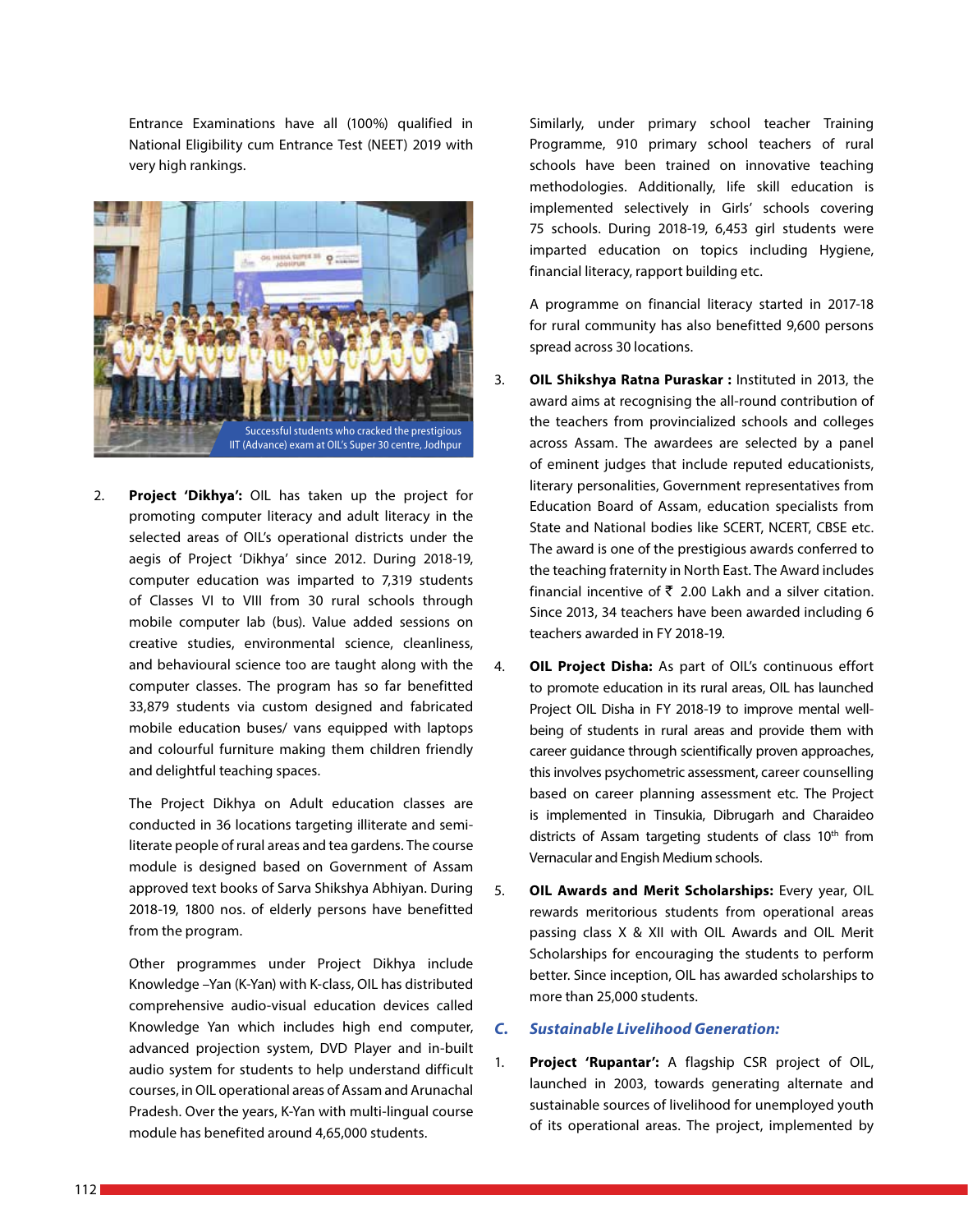#### *ANNUAL REPORT ON CSR ACTIVITIES*



State Institute of Rural Development (SIRD), Assam, focuses on strengthening the rural economy by creation and training of Self Help Groups (SHG's)/ Joint Liability Groups (JLG) involving youth, on various economic activities in the agro-based industry, providing opportunities for self- employment and rural entrepreneurship. During 2018-19, 350 JLGs were formed and trained on handloom, poultry, farm mechanization etc, assisting 1,495 families. Also, a computer education programme under OIL's Project Rupantar has been training students on Information, Education and Communication (IEC) and Panchayati Raj Institution (PRI), Rural Development etc.



2. **Agriculture Project:** It is one of Company's first CSR projects targeting rural development by way of promotion and growth of rural economy and economic welfare/ development of rural populace, under the aegis of Oil India Rural Development Society (OIRDS), with representations from the civil society, State & Regional Agricultural Institutions, on modern methods of cultivation to encourage the youth to take up agriculture as a source of livelihood.

Extensive in-field trainings are provided to the beneficiaries by experts from Agriculture Department, Government of Assam and Assam Agriculture University for proper and adequate use of technology in farming as well as high yielding variety of seeds from Agriculture Research Centre, Titabor, Assam are distributed free of cost.

During 2018-19, 13 nos. of new villages (total cultivable land of 2400 bighas) were adopted for Kharif and 13 Villages were adopted under Rabi cultivation (total cultivable land of 1,220 bighas) of paddy cultivation

from OIL's operational areas in Dibrugarh and Tinsukia districts, Assam.

3. **Project OIL 'Jeevika':** Launched in 2016-17 and implemented by Indian Institute of Entrepreneurship (IIE), Guwahati. Project OIL Jeevika is a community cluster based sustainable livelihood promotion project, currently implemented in OIL's operational villages of Arunachal Pradesh benefitting 400 households. The project is imparting skill development and upgradation training to the targeted beneficiaries on beekeeping & honey processing, mustard buckwheat and local pulses processing for generating alternate source of income through formation of self-sustainable livelihood clusters. Apart from trainings on mustard, buckwheat & local pulse processing, the beneficiaries are also trained on packaging and marketing techniques. It has been found that beneficiaries had registered considerable growth in the production of Mustard, buckwheat and local pulses after undertaking the training.

#### *D. Skill Building / Development*

1. **Project 'Swabalamban'**: This project is in line with the National Skill Development Mission of Government of India under which placement linked skill training is provided to unemployed youth / women of OIL operational areas. During FY 2018-19, the project has imparted placement linked skills training to 3175 unemployed youth of OIL's areas of operation in Assam and Arunachal Pradesh on various trades, out of which 2600 youth have been placed in different organisations across the country, thus enabling these youth to enhance their employability and charter a career path for a better future. Since 2013-14 till 2018-19 fiscal, a total of 14,855 candidates were successfully trained and 11,771 have been placed in various industries across the country and abroad.

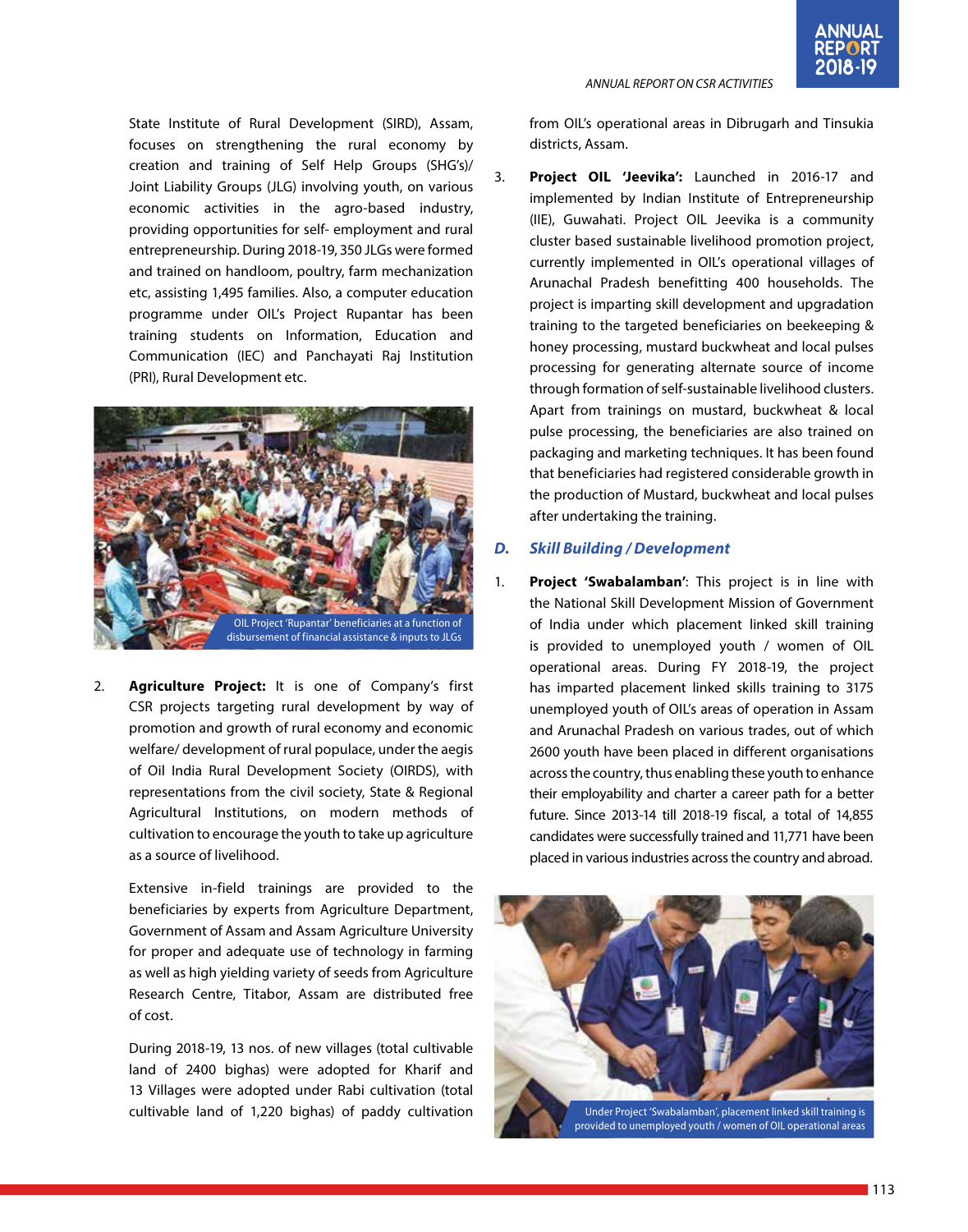#### 2. **Skill Development Institute (SDI), Guwahati:**



OIL, along with other major oil PSUs, has set up SDI at Guwahati to cater to the skilling need of youth of North East region, to enhance their employability in hydrocarbon as well as other sectors. The institute was dedicated to the nation on the 8th of December, 2017 by Shri Dharmendra Pradhan, Hon'ble Union Minister for Petroleum & Natural Gas and Skill Development & Entrepreneurship and Shri Sarbananda Sonowal, Hon'ble Chief Minister of Assam in presence of host of other dignitaries:

- The institute became functional from the  $24<sup>th</sup>$  of August 2017 with two courses namely, Industrial Electrician and Industrial Welder of duration, six (06) months each. Since 2017, two batches of 30 students in each course underwent training and more than 70% have already been successfully placed. Certification of these students was provided by Hydrogen Sector Skill Council (HSSC).
- In an endeavor to expand and usher in more and more job roles having potential for gainful employment, 8 nos. of new courses were introduced in 2018-19, under which 510 nos. of youth underwent training. These courses include Sewing machine Operator, Room Air Conditioner & Home Appliances mechanic, Emergency Medical Technicians, Fitter & Rigger etc. Total nos. trained is 570 which include 60 nos. in the two courses of Industrial Electrician and Industrial Welder.
- Implementing partners are IL&FS, TRTC under Ministry of MSME, Pragati Edutech etc.

#### *E. Environment:*

- 1. **Conservation of Hoolock Gibbon:** This project is OIL's seminal project on biodiversity conservation, especially conservation of endangered faunal species.
- 2. **Project OIL Urja:** Started in 2016-17, to create a cleaner environment and enable reduction of carbon emissions through the use of renewable energy and prevention of indoor air pollution for communities of OIL's operational areas.

During FY 2018-19, the project, focussed on Solar Lighting Solution and Clean cooking in alignment with the Ministry of New and Renewable Energy (MNRE) and provided solar happy home solutions to 286 un-electrified rural households. Also, 68 nos. of solar units were provided to anti-poaching camps of Dibru-Saikhowa National Park. Additionally, unemployed youth were imparted training on technology of construction of fuel efficient chulahs with chimneys so that installation service and minor repairs / breakages could be done at doorstep.

- 3. **Adoption of orphaned rhino calves in Kaziranga:** Under this project OIL had adopted 3 (three) rhino calves in 2016-17, which were severely affected by devastating floods in Assam. The project is in association with Wildlife Trust of India (WTI) under its Centre for Wildlife Rehabilitation and Conservation (CWRC) located near Kaziranga. During 2018-19, The 03 (three) rhino calves were successfully relocated from CWRC to Manas National Park, Assam.
- 4. **Sasoni Merbeel Eco Tourism Project:** Since inception of the project, OIL has been supporting the initiatives which have the potential of creating rural entrepreneurs apart from protecting the flora and fauna of the region. OIL has provided financial assistance for solar lighting, pedal boats and battery driven eco-friendly vehicles in order to create Sasoni Merbeel into a major tourist destination in North East.
- 5. **Free LPG connection to rural households under Pradhan Mantri Ujjwala Yojana (PMUY):** OIL has been providing financial support towards PMUY launched by Hon'ble Prime Minister, on free LPG connections to BPL households, which aim to safeguard the health of women and children, by providing them with a clean cooking fuel-LPG. During FY 2018-19,OIL contributed ` 23.58 crore towards PMUY.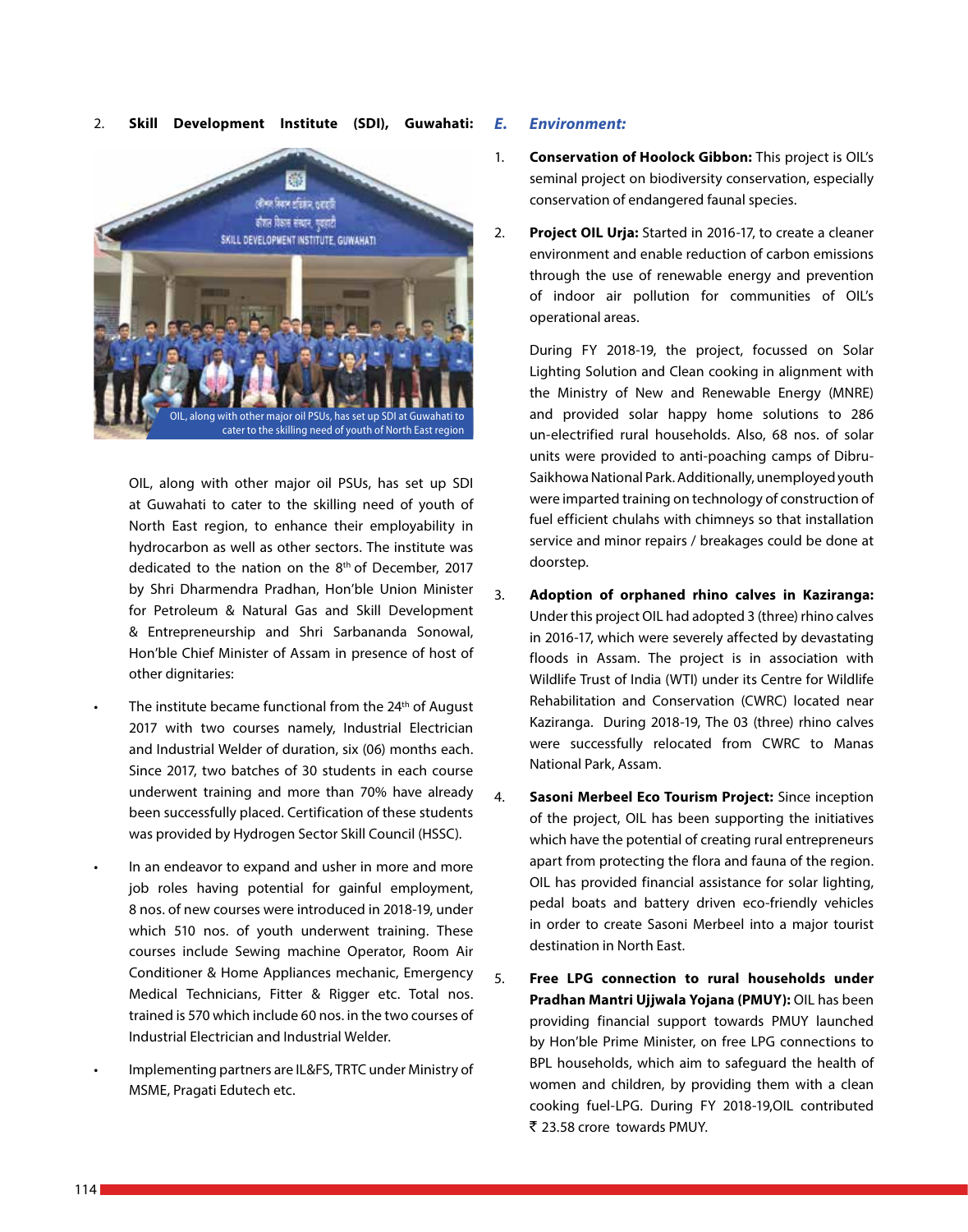#### *ANNUAL REPORT ON CSR ACTIVITIES*

### *F. Promotion of Rural Sports:*

Promotion of Sports as a CSR initiative provides a platform and motivates the budding talent from the rural areas of OIL's operational areas. It also plays important role of uniting the communities, mobilizing, inspiring and instilling responsible behaviour among the children and youth. OIL's contribution and collaboration with the social groups, district administration and sports bodies, has helped in making rural sports as one of the most popular sports event in the rural areas creating social advantage, over the years.

Apart from organizing rural sports events in FY 2018-19, OIL provided financial assistance towards development of 02 Sports stadiums in aspirational district of Dhubri and 05 Nos. of playgrounds in and around its operational areas in Dibrugarh and Tinsukia in Assam. Additionally, OIL also provided financial assistance to several schools and sports organizations for development of sports events and infrastructure benefitting larger number of youth and young sportspersons.

#### *G. Rural development Projects:*

OIL has been developing rural infrastructure in and around its operational areas for the people and communities residing in these areas to bring about all round development of the region. Over the years, the company has built over 1500 kilometres of roads to facilitate and improve basic communication. Further the company constructed many public stages, auditoriums, libraries, lecture Halls, Computer Centres, roadside waiting sheds, upgraded & developed rural hospitals, rural schools & educational institute of higher development in various OIL operational areas of North East India. In FY 2018-19, OIL has constructed over 206 kms of rural roads, 108 rural culverts, and 25 waiting sheds, 08 Community halls, 26 classrooms/library etc in various villages of OIL operational areas of Tinsukia and Dibrugarh in Assam.



## *II. Table 1: Composition of the CSR & SD Committee as on 31.03.2019*

| S.No. | <b>Name</b>           | <b>Category</b>                    | <b>Chairman/Member</b> |
|-------|-----------------------|------------------------------------|------------------------|
| 1.    | Prof. (Dr.) Asha Kaul | Independent Director               | Chairperson            |
| 2.    | Dr. Priyank Sharma    | Independent Director               | Member                 |
| 3.    | Shri Biswajit Roy     | Director (HR & BD)                 | Member                 |
| 4.    | Shri B.N. Reddy       | <b>Government Nominee Director</b> | Member                 |
| 5.    | Vacant                | Director (Finance)                 | Member                 |

#### *III. Average net profit of the company for last three financial years –* ` *2808.13 crore*

### *IV. Prescribed CSR Expenditure –* ` *56.16 crore*

#### *V. Details of CSR spent during the financial year.*

- a. Total amount spent for the financial year  $\bar{\tau}$  133.39 crore (Percentage expenditure on Average net profit of the company in the last 3 years is: 4.75%)
- b. Amount unspent, if any NIL.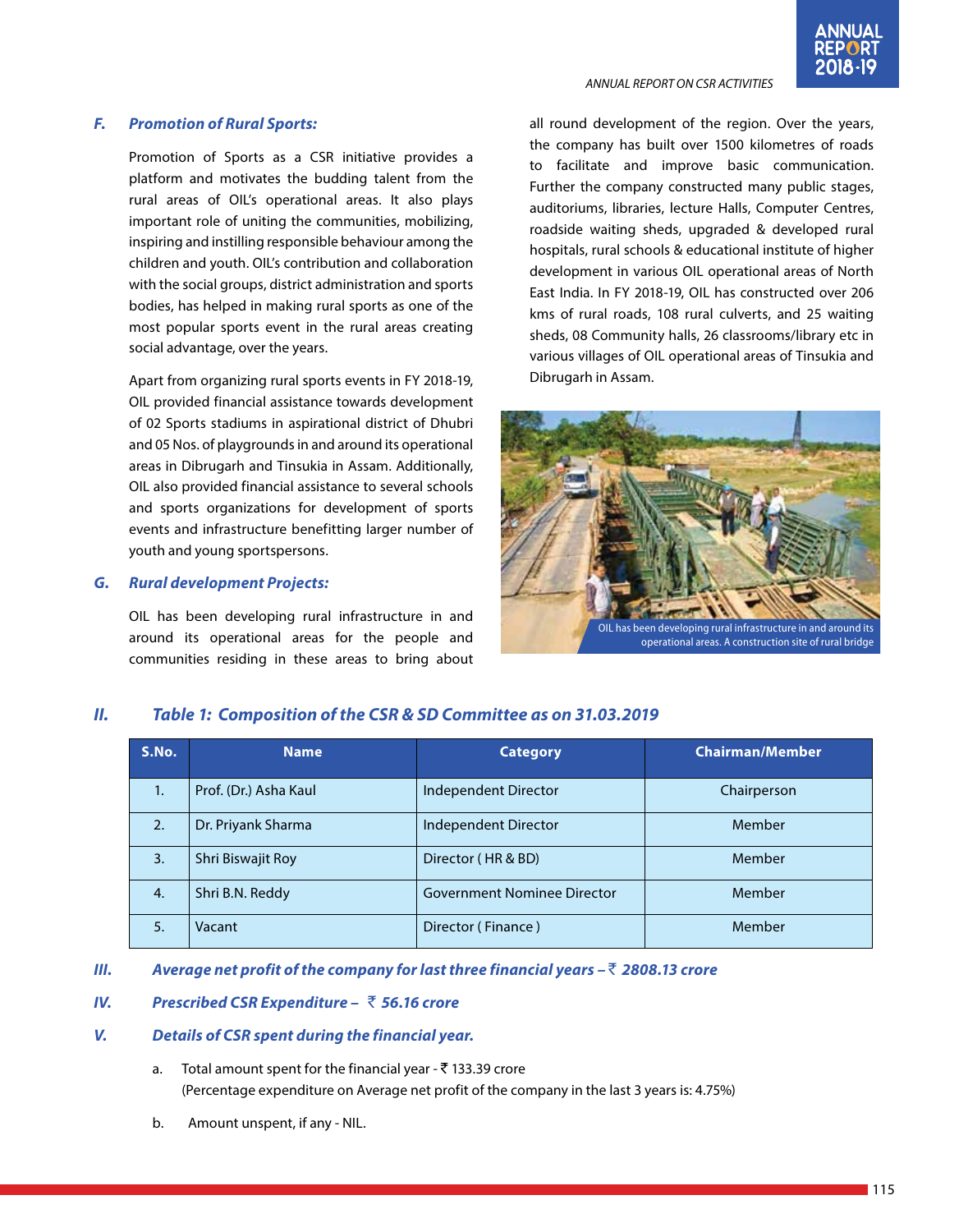c. Manner in which the amount spent during the financial year is detailed below.

| 1                       | $\overline{2}$                                                                                            | 3                                                                                                | 4                                                                                                                                             | 5                                                               | 6                                                                                      | $\overline{7}$                                                                                | 8                                                                                        |
|-------------------------|-----------------------------------------------------------------------------------------------------------|--------------------------------------------------------------------------------------------------|-----------------------------------------------------------------------------------------------------------------------------------------------|-----------------------------------------------------------------|----------------------------------------------------------------------------------------|-----------------------------------------------------------------------------------------------|------------------------------------------------------------------------------------------|
| S. No.                  | CSR project or activity<br>identified                                                                     | Sector in which the<br>project is covered                                                        | 2) Specify the State and<br>district where projects<br>1) Local area or other<br>Projects or programs<br>or Programs was<br>undertaken        | Amount outlay (budget)<br>project or programs<br>wise (₹ Crore) | 2) Overheads (₹ crore)<br>(1) Direct expenditure<br><b>Amount spent</b><br>on projects | <b>Cumulative expenditure</b><br>w.e.f 01.04.2014 upto<br>the reporting period<br>crore)<br>忆 | <b>Amount spent: Direct or</b><br>through implementing<br>agency                         |
| 1                       | Project Arogya<br><b>Reduction of</b><br><b>IMR &amp; MMR</b>                                             | Health:<br>(Reduction of<br><b>Infant Mortality</b><br>Rate & Maternal<br><b>Mortality Rate)</b> | Tinsukia and<br>Dibrugarh<br>districts of<br>Assam.                                                                                           | 1.03                                                            | 1.01                                                                                   | 4.84                                                                                          | IL&FS Education<br>& Technology<br>Services (IETS),<br><b>New Delhi</b>                  |
| $\mathbf{2}$            | Project Sparsha                                                                                           | Health: Mobile<br><b>Healthcare</b><br>Project)                                                  | Tinsukia and<br>Dibrugarh<br>districts of<br>Assam.                                                                                           | 3.49                                                            | 2.54                                                                                   | 11.87                                                                                         | St.Lukes'<br>Hospital<br>(Tinsukia &<br>Chabua), Piramal<br>Swasthya and<br>OIL hospital |
| $\overline{\mathbf{3}}$ | Healthcamps by<br>NGO's                                                                                   | Health:<br>Specialized<br>health camps<br>on eye check-up<br>etc.                                | OIL operational<br>areas of Tinsukia,<br>Dibrugarh<br>& parts of<br>Sivasagar<br>districts<br>of Assam,<br>Arunachal<br>Pradesh &<br>Mizoram. | 0.50                                                            | 0.48                                                                                   | 0.91                                                                                          | NGOs like Lions'<br>Club, Rotary<br>Club etc.                                            |
| 4.                      | Project on<br>combating HIV /<br><b>AIDS</b>                                                              | Health:<br>Specialized<br>health camps on<br>combating HIV /<br><b>AIDS</b>                      | Tinsukia districts<br>of Assam and<br>Jodhpur District<br>of Rajasthan                                                                        |                                                                 |                                                                                        | 1.00                                                                                          | Global Fund<br>(FY 2014-15)                                                              |
| 5.                      | <b>Health Care</b><br>initiatives in<br>aspirational<br>districts of<br>Assam and<br>Arunachal<br>Pradesh | Health:                                                                                          | Dhubri,<br>Goalpara in<br>assam and<br>Namsai in<br>Arunacahl<br>Pradesh                                                                      | 1.80                                                            | 1.60                                                                                   | 1.60                                                                                          | Oil India Limited<br>/ District<br>Administration                                        |
| 6.                      | Maintenance<br>of School<br>Toilets(1471)<br>constructed<br>under Swachh<br>Vidyalaya<br>Abhiyaan         | Sanitation                                                                                       | OIL operational<br>areas under KG<br><b>Basin Project</b>                                                                                     | 1.26                                                            | 0.85                                                                                   | 2.19                                                                                          | <b>District</b><br>Administration                                                        |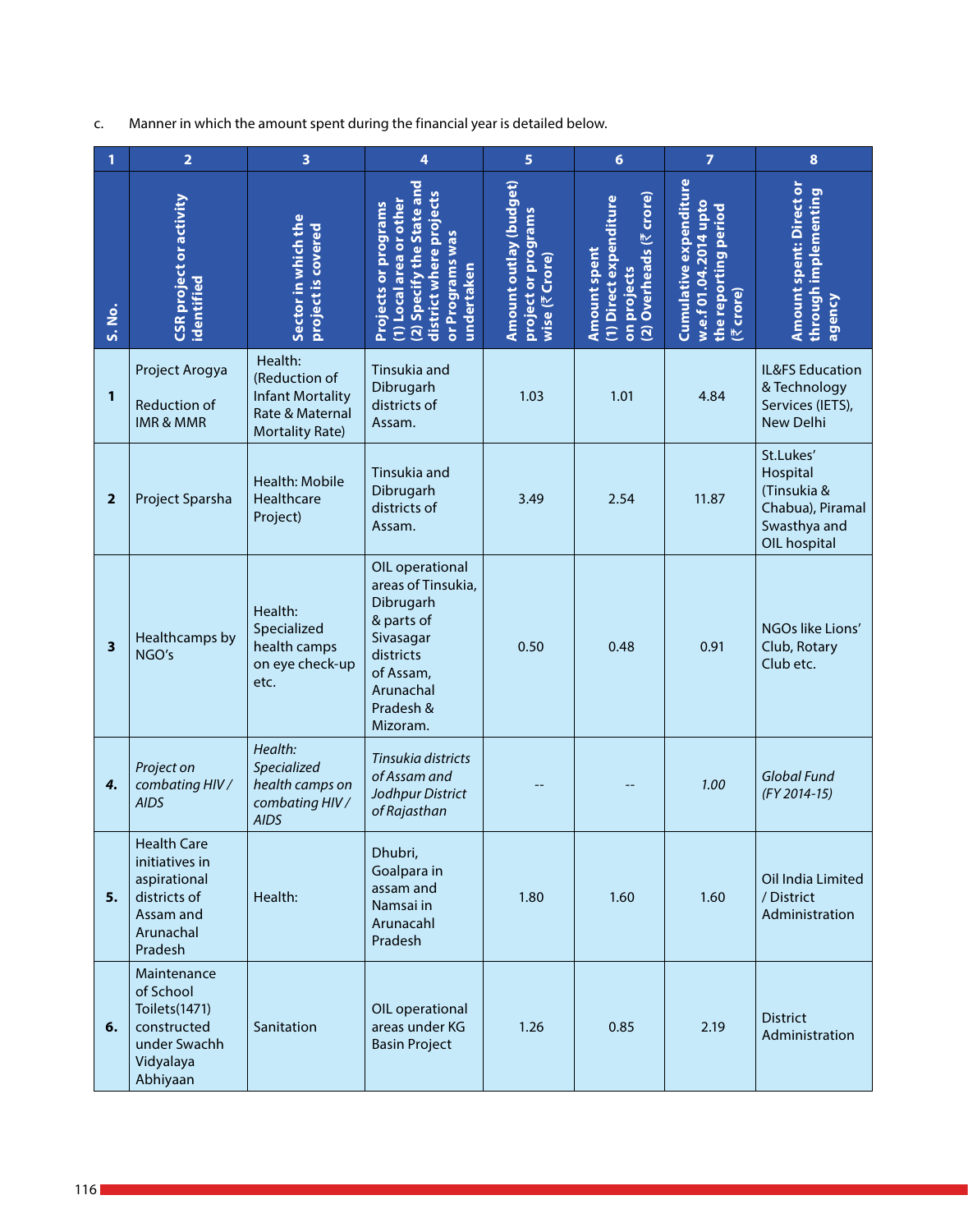| 1      | $\overline{\mathbf{2}}$                                                                                                                                                                                          | 3                                         | 4                                                                                                                                        | 5                                                               | $6\phantom{1}6$                                                                  | $\overline{7}$                                                                              | $\bf{8}$                                                                                                 |
|--------|------------------------------------------------------------------------------------------------------------------------------------------------------------------------------------------------------------------|-------------------------------------------|------------------------------------------------------------------------------------------------------------------------------------------|-----------------------------------------------------------------|----------------------------------------------------------------------------------|---------------------------------------------------------------------------------------------|----------------------------------------------------------------------------------------------------------|
| S. No. | CSR project or activity<br>identified                                                                                                                                                                            | Sector in which the<br>project is covered | (2) Specify the State and<br>district where projects<br>(1) Local area or other<br>Projects or programs<br>or Programs was<br>undertaken | Amount outlay (budget)<br>project or programs<br>wise (₹ Crore) | (2) Overheads (₹ crore)<br>(1) Direct expenditure<br>Amount spent<br>on projects | <b>Cumulative expenditure</b><br>w.e.f 01.04.2014 upto<br>the reporting period<br>(₹ crore) | <b>Amount spent: Direct or</b><br>through implementing<br>agency                                         |
| 7.     | Swachh Bharat<br>Abhiyan and<br>Development<br>under Swachh<br><b>Iconic Place</b><br>Initiative                                                                                                                 | Sanitation                                | Kamakhya<br>Temple,<br>Guwahati, Assam                                                                                                   | 2.50                                                            |                                                                                  | 62.56                                                                                       | Oil India Limited<br>/ District<br>Administration-<br><b>Assam Tourism</b><br>Development<br>Corporation |
| 8.     | Development<br>and<br>beautification<br>projects in<br>Tinsukia District,<br>Assam                                                                                                                               | Sanitation                                | Tinsukia District,<br>Assam                                                                                                              |                                                                 |                                                                                  | 0.03                                                                                        | Oil India Limited<br>/District<br>Administration                                                         |
| 9.     | Open<br><b>Defecation Free</b><br>(ODF) project<br>- construction<br>of Integrated<br>Household<br>Laterine (IHHL)<br>in Dibrugarh<br>$(2017-18)$ ,<br>Assam and<br>East Godavari<br>District, Andhra<br>Pradesh | Sanitation                                | East Godavari<br>District, Andhra<br>Pradesh                                                                                             | 6.74                                                            | 0.75                                                                             | 2.55                                                                                        | Oil India Limited<br>/ District<br>Administration                                                        |
| 10.    | Construction of<br><b>School toilets</b><br>(girls)in Govt.<br>Schools under<br>aspirational<br>districts in<br>Assam and<br>Arunachal<br>Pradesh                                                                | Sanitation                                | Dhubri and<br>Goalpara<br>districts in<br>Assam and<br>Namsai district<br>in Arunachal<br>Pradesh                                        | 2.43                                                            | 2.43                                                                             | 2.43                                                                                        | Oil India Limited<br>/ District<br>Administration                                                        |
| 11.    | Observing<br>Swachh Bharat<br>Pakhwada at OIL<br>spheres                                                                                                                                                         | Sanitation                                | OIL operational<br>areas across the<br>country                                                                                           | 0.48                                                            | 0.48                                                                             | 1.77                                                                                        | Oil India Limited                                                                                        |
| 12.    | Assistance<br>towards clean<br>water storage<br>and distribution<br>at Rajasthan<br>Project                                                                                                                      | Sanitation and<br>Clean drinking<br>water | Jaisalmer<br>District,<br>Rajasthan                                                                                                      | 1.05                                                            | 0.95                                                                             | 0.95                                                                                        | <b>Public Health</b><br>Engineering<br>Department<br>(PHED),<br>Government of<br>Rajasthan               |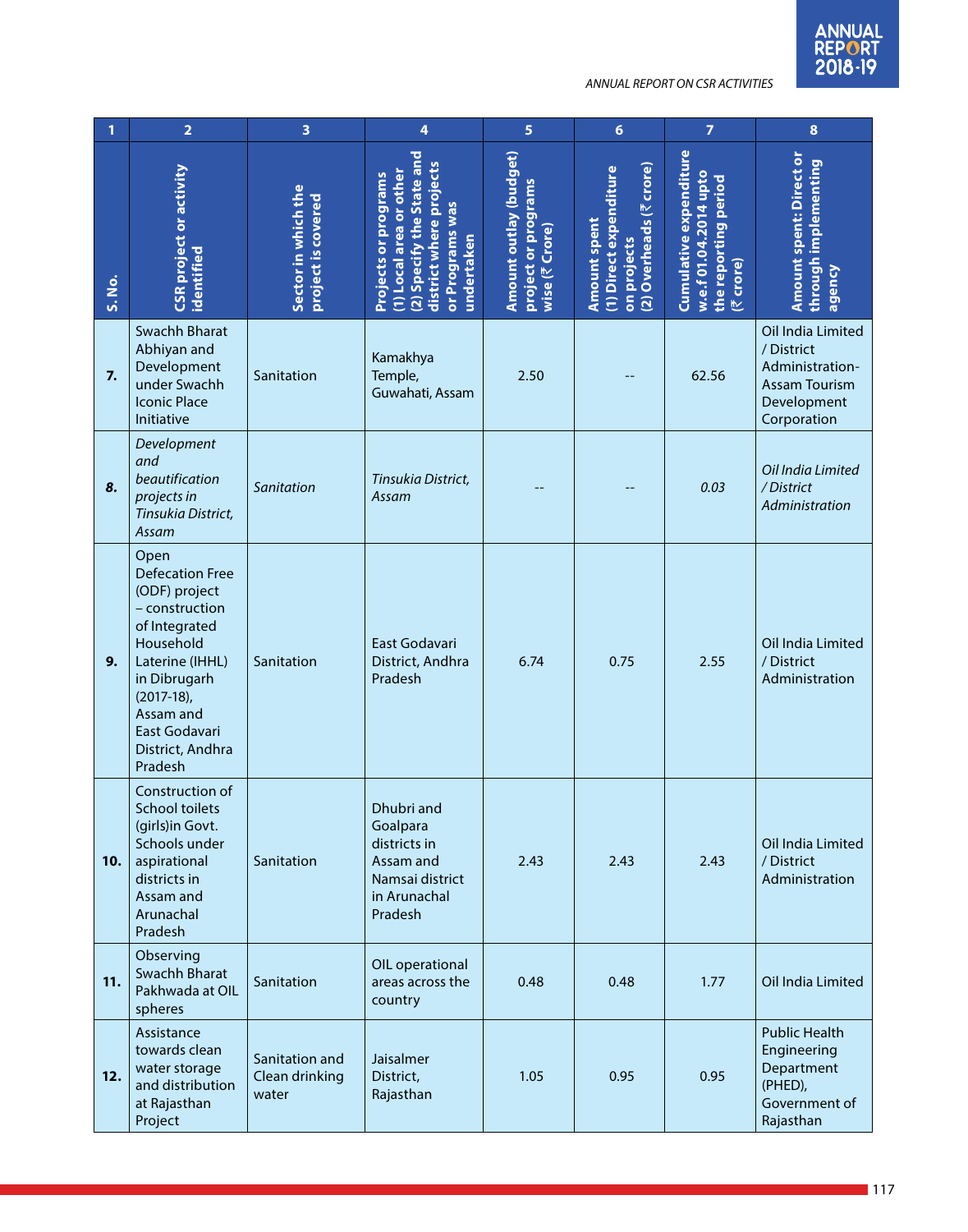| 1                                 | $\overline{\mathbf{2}}$                                                                                                                        | 3                                         | 4                                                                                                                                             | 5                                                               | $6\phantom{1}6$                                                                         | $\overline{7}$                                                                              | $\pmb{8}$                                                                                                                                  |
|-----------------------------------|------------------------------------------------------------------------------------------------------------------------------------------------|-------------------------------------------|-----------------------------------------------------------------------------------------------------------------------------------------------|-----------------------------------------------------------------|-----------------------------------------------------------------------------------------|---------------------------------------------------------------------------------------------|--------------------------------------------------------------------------------------------------------------------------------------------|
| S. No.                            | CSR project or activity<br>dentified                                                                                                           | Sector in which the<br>project is covered | 2) Specify the State and<br>district where projects<br>1) Local area or other<br><b>Projects or programs</b><br>or Programs was<br>undertaken | Amount outlay (budget)<br>project or programs<br>wise (₹ Crore) | (2) Overheads (₹ crore)<br>(1) Direct expenditure<br><b>Amount spent</b><br>on projects | Cumulative expenditure<br>w.e.f 01.04.2014 upto<br>the reporting period<br><b>[₹ crore]</b> | <b>Amount spent: Direct or</b><br>through implementing<br>agency                                                                           |
| 13.                               | Assistance<br>towards<br>providing<br>clean drinking<br>water facility<br>in aspirational<br>districts of<br>Assam and<br>Arunachal<br>Pradesh | Sanitation and<br>Clean drinking<br>water | Dhubri and<br>Goalpara<br>districts in<br>Assam and<br>Namsai district<br>in Arunachal<br>Pradesh                                             | 1.16                                                            | 1.16                                                                                    | 1.16                                                                                        | Oil India Limited<br>/ District<br>Administration                                                                                          |
| 14.                               | Project OIL<br>Super 30                                                                                                                        | Education                                 | Guwahati, Jorhat<br>Dibrugarh and<br>Nogaon in<br>Assam, Jodhpur<br>in Rajasthan<br>and Itanagar<br>in Arunachal<br>Pradesh                   | 4.20                                                            | 3.94                                                                                    | 15.80                                                                                       | <b>Centre for Social</b><br>Responsibility<br>and Leadership<br>(CSRL)                                                                     |
| 15.<br>a<br>b<br>C<br>$\mathbf d$ | Project Dikhya<br>Computer<br><b>Education to</b><br>schools<br>Distribution of<br>K-Yan<br>Life Skills to Girls<br>Teachers'<br>Training      | Education                                 | OIL operational<br>areas of Tinsukia,<br>Dibrugarh<br>& parts of<br>Sivasagar<br>districts of<br>Assam.                                       | 10.38                                                           | 10.15                                                                                   | 45.98                                                                                       | <b>State Institute</b><br>of Rural<br>Development,<br>Assam,<br>IL&FS Education<br>and Technology<br>Services Limited,<br><b>New Delhi</b> |
| 16.                               | Project on Adult<br>Education                                                                                                                  | Education                                 | OIL operational<br>areas of Tinsukia,<br>Dibrugarh<br>& parts of<br>Sivasagar<br>districts of<br>Assam.                                       | 3.80                                                            | 3.69                                                                                    | 14.02                                                                                       | <b>State Institute</b><br>of Rural<br>Development,<br>Assam (SIRD)                                                                         |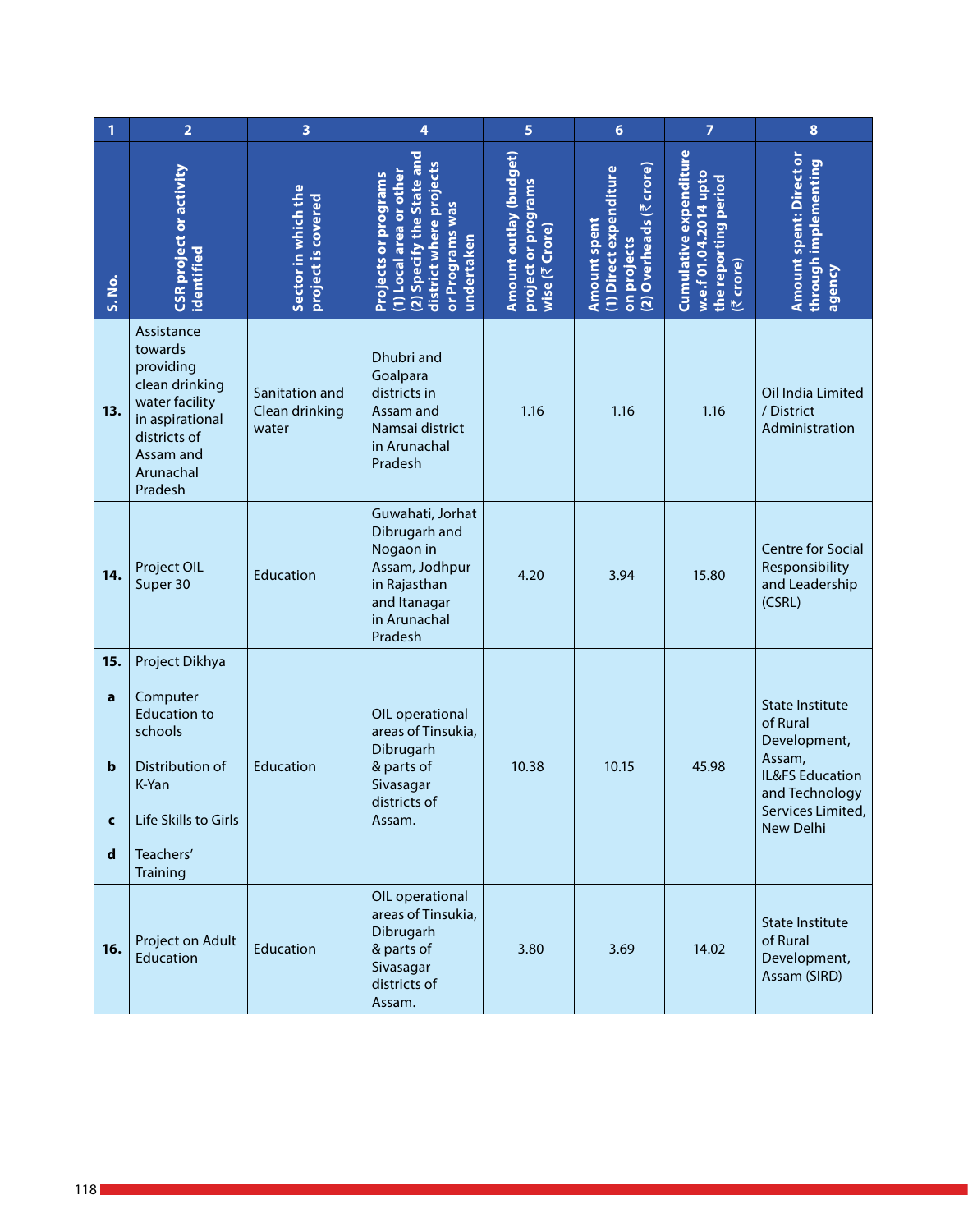| 1      | $\overline{2}$                                                                                                               | 3                                           | 4                                                                                                                                                            | 5                                                               | $6\phantom{1}$                                                                   | $\overline{7}$                                                                         | $\bf{8}$                                                                                                                                       |
|--------|------------------------------------------------------------------------------------------------------------------------------|---------------------------------------------|--------------------------------------------------------------------------------------------------------------------------------------------------------------|-----------------------------------------------------------------|----------------------------------------------------------------------------------|----------------------------------------------------------------------------------------|------------------------------------------------------------------------------------------------------------------------------------------------|
| S. No. | CSR project or activity<br>identified                                                                                        | Sector in which the<br>project is covered   | (2) Specify the State and<br>district where projects<br>(1) Local area or other<br><b>Projects or programs</b><br>or Programs was<br>undertaken              | Amount outlay (budget)<br>project or programs<br>wise (₹ Crore) | (2) Overheads (₹ crore)<br>(1) Direct expenditure<br>Amount spent<br>on projects | Cumulative expenditure<br>w.e.f 01.04.2014 upto<br>the reporting period<br>crore)<br>忆 | <b>Amount spent: Direct or</b><br>through implementing<br>agency                                                                               |
| 17.    | Project OIL<br>Disha on Career<br>Counselling &<br>Guidance                                                                  | Education                                   | OIL operational<br>areas of Tinsukia,<br>Dibrugarh<br>& parts of<br>Sivasagar<br>districts of<br>Assam                                                       | 0.45                                                            | 0.44                                                                             | 1.79                                                                                   | Professional<br>agencies<br>working in the<br>field of career<br>counselling &<br>guidance/NGOs<br>working in the<br>same area of<br>expertise |
| 18.    | <b>OIL Awards</b><br>& Merit<br>Scholarships                                                                                 | Education                                   | OIL operational<br>areas of Tinsukia,<br>Dibrugarh<br>& Sivasagar<br>districts of<br>Assam and Lohit<br>& Changlang<br>districts of<br>Arunachal<br>Pradesh. | 3.20                                                            | 1.66                                                                             | 12.75                                                                                  | Oil India Limited                                                                                                                              |
| 19.    | OIL Shikshya<br>Ratna Puraskar                                                                                               | Education                                   | Implemented<br>across the State<br>of Assam.                                                                                                                 |                                                                 |                                                                                  |                                                                                        | <b>IL&amp;FS Education</b><br>& Technology<br>Services, New<br>Delhi                                                                           |
| 20.    | Contribution<br>towards Indian<br>Institute of<br>Information<br>Technology (IIIT)<br>Guwahati                               | Education                                   | Guwahati Assam                                                                                                                                               | 3.17                                                            | 3.17                                                                             | 3.17                                                                                   | Indian Institute<br>of Information<br>Technology (IIIT)<br>Guwahati                                                                            |
| 21.    | Assistance<br>towards<br>augmentation<br>of educational<br>Infrastructure                                                    | Education                                   | OIL operational<br>areas of Tinsukia,<br>Dibrugarh &<br>Charaideo<br>districts of<br>Assam                                                                   | 5.31                                                            | 3.56                                                                             | 21.16                                                                                  | Oil India Limited<br>/ District<br>Administration                                                                                              |
| 22.    | Assistance<br>towards 'Tiffin<br>on Wheel'<br>project in<br>aspirational<br>district of<br>Namsai in<br>Arunachal<br>Pradesh | Education<br>/ Health &<br><b>Nutrition</b> | Namsai District<br>in Arunachal<br>Pradesh                                                                                                                   | 0.41                                                            | 0.41                                                                             | 0.41                                                                                   | Oil India Limited<br>/ District<br>Administration                                                                                              |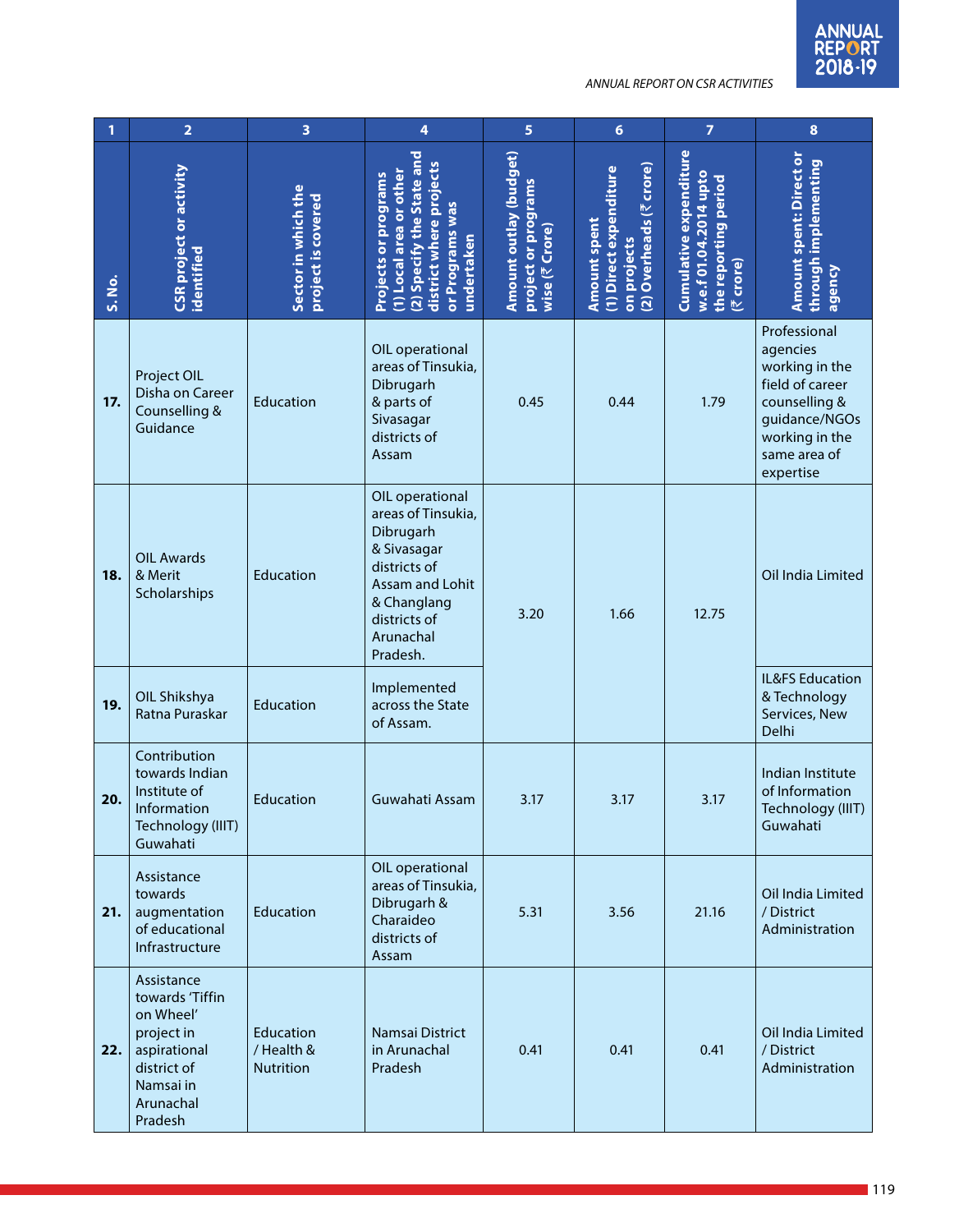| 1                         | $\overline{\mathbf{2}}$                                                      | 3                                                                                               | 4                                                                                                                                                         | $\overline{5}$                                                  | $6\phantom{1}6$                                                                         | $\overline{7}$                                                                         | $\bf8$                                                                                                                                    |
|---------------------------|------------------------------------------------------------------------------|-------------------------------------------------------------------------------------------------|-----------------------------------------------------------------------------------------------------------------------------------------------------------|-----------------------------------------------------------------|-----------------------------------------------------------------------------------------|----------------------------------------------------------------------------------------|-------------------------------------------------------------------------------------------------------------------------------------------|
| S. No.                    | CSR project or activity<br>identified                                        | Sector in which the<br>project is covered                                                       | 2) Specify the State and<br>projects<br>1) Local area or other<br><b>Projects or programs</b><br>or Programs was<br>district where<br>undertaken          | Amount outlay (budget)<br>project or programs<br>wise (₹ Crore) | (2) Overheads (₹ crore)<br>(1) Direct expenditure<br><b>Amount spent</b><br>on projects | Cumulative expenditure<br>w.e.f 01.04.2014 upto<br>the reporting period<br>crore)<br>忆 | <b>Amount spent: Direct or</b><br>through implementing<br>agency                                                                          |
| 23.                       | Project<br>Sakshyam on<br>rehabilitation<br>of persons with<br>disabilities  | Education:<br>Empowerment<br>of Differently<br>abled                                            | Dibrugarh<br><b>District of Assam</b>                                                                                                                     | 0.96                                                            | 0.10                                                                                    | 2.15                                                                                   | Mrinaljyoti<br>Rehabilitation<br>Centre, Duliajan<br>and Moran Blind<br>School, Moran                                                     |
| 24.<br>a)<br>$\mathbf{b}$ | Project Rupantar<br>Assistance to<br><b>SHGs /JLGs</b><br>Computer<br>Centre | Sustainable<br>Livelihood<br>Generation                                                         | OIL operational<br>areas of Tinsukia,<br>Dibrugarh<br>& parts of<br>Sivasagar<br>districts of<br>Assam                                                    | 4.60                                                            | 4.47                                                                                    | 22.95                                                                                  | <b>State Institute</b><br>of Rural<br>Development,<br>Assam                                                                               |
| 25.                       | Project<br>Kamdhenu                                                          | Sustainable<br>Livelihood                                                                       | <b>Baseline survey</b><br>and need<br>assessment<br>study diary<br>development<br>project in the<br>districts of<br>Tinsukia and<br>Dibrugarh of<br>Assam |                                                                 |                                                                                         | 1.50                                                                                   | India Institute<br>of Rural<br>Management<br>Anand, Gujarat<br>(FY 2014-15)                                                               |
| 26.                       | OIL India Rural<br>Development<br>Society (OIRDS)<br>Agriculture<br>Project  | Sustainable<br>Livelihood                                                                       | OIL operational<br>areas of Tinsukia,<br>Dibrugarh<br>& parts of<br>Sivasagar<br>districts of<br>Assam.                                                   | 1.75                                                            | 0.93                                                                                    | 6.05                                                                                   | Under the<br>aegis of OIL<br><b>India Rural</b><br>Development<br>Society (OIRDS)<br>and Rural<br>Development<br>Scheme                   |
| 27.                       | Project OIL<br>Jeevika on<br>cluster based<br>livelihood<br>Project          | Sustainable<br>Livelihood                                                                       | OIL operational<br>areas of<br>Arunachal<br>Pradesh                                                                                                       | 0.90                                                            | 0.25                                                                                    | 0.81                                                                                   | Indian Institute<br>of<br>Entrepreneurship,<br>Assam                                                                                      |
| 28.                       | Project<br>Swabalamban                                                       | <b>Skill Building:</b><br>placement linked<br>skill training &<br>entrepreneurship<br>education | OIL operational<br>areas of Tinsukia,<br>Dibrugarh<br>& Sivasagar<br>districts of<br>Assam.                                                               | 15.00                                                           | 14.49                                                                                   | 66.55                                                                                  | CIDC, New Delhi,<br>IL&FS Education<br>& Technology<br>Services, New<br>Delhi and Indian<br>Institute of<br>Entrepreneurship,<br>Guwahati |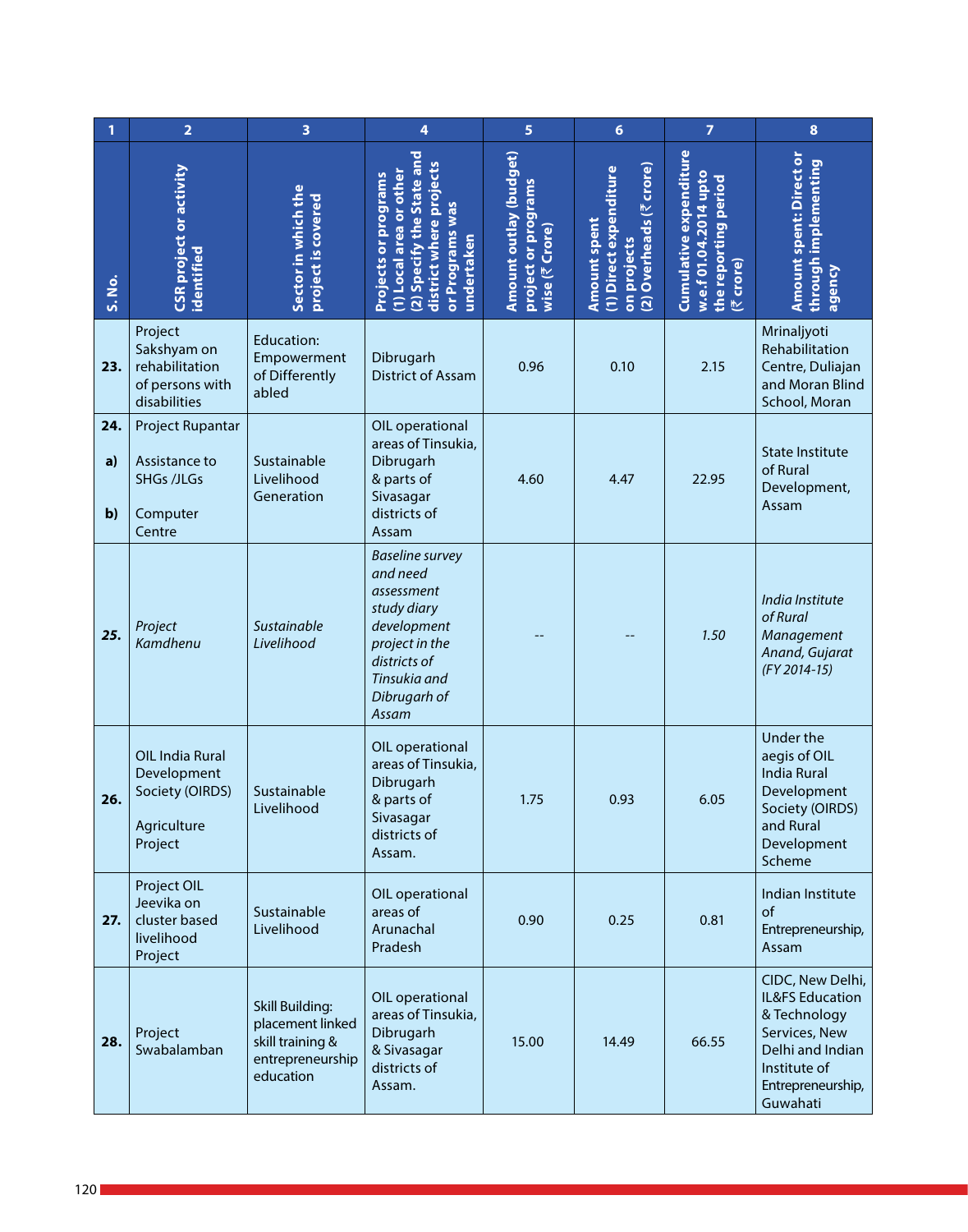| 1      | $\overline{\mathbf{2}}$                                                                                                                             | 3                                                                                               | 4                                                                                                                                             | 5                                                               | $6\phantom{1}$                                                                  | $\overline{7}$                                                                         | $\bf{8}$                                                                                                            |
|--------|-----------------------------------------------------------------------------------------------------------------------------------------------------|-------------------------------------------------------------------------------------------------|-----------------------------------------------------------------------------------------------------------------------------------------------|-----------------------------------------------------------------|---------------------------------------------------------------------------------|----------------------------------------------------------------------------------------|---------------------------------------------------------------------------------------------------------------------|
| S. No. | CSR project or activity<br>identified                                                                                                               | Sector in which the<br>project is covered                                                       | (2) Specify the State and<br>district where projects<br>(1) Local area or other<br>Projects or programs<br>or Programs was<br>undertaken      | Amount outlay (budget)<br>project or programs<br>wise (₹ Crore) | 2) Overheads (₹ crore)<br>(1) Direct expenditure<br>Amount spent<br>on projects | Cumulative expenditure<br>w.e.f 01.04.2014 upto<br>the reporting period<br>crore)<br>匹 | <b>Amount spent: Direct or</b><br>through implementing<br>agency                                                    |
| 29.    | Contribution<br>towards<br>setting up Skill<br>Development<br>Institute -<br>Guwahati                                                               | <b>Skill Building:</b><br>placement linked<br>skill training &<br>entrepreneurship<br>education | Guwahati,<br>Assam                                                                                                                            | 1.50                                                            | 1.50                                                                            | 6.05                                                                                   | Major Oil and<br>Gas PSU's led<br>by OIL                                                                            |
| 30.    | Contribution<br>towards<br>Hydrocarbon<br><b>Sector Skill</b><br>Council (HSSC)<br>and SDI by ONGC                                                  | <b>Skill Building:</b><br>placement linked<br>skill training &<br>entrepreneurship<br>education | Pan-India                                                                                                                                     | 10.00                                                           | 11.00                                                                           | 12.50                                                                                  | Hydrocarbon<br><b>Sector Skill</b><br>Council (HSSC)                                                                |
| 31.    | Contribution<br>towards<br>development of<br><b>ITI, Lahowal</b>                                                                                    | <b>Skill Building:</b><br>placement linked<br>skill training &<br>entrepreneurship<br>education | Dibrugarh,<br>Assam                                                                                                                           | 0.57                                                            | 0.05                                                                            | 0.05                                                                                   | <b>District</b><br>Administartion                                                                                   |
| 32.    | Capacity<br>building for<br>Empower-ment<br>and women-<br>1. Oil Nursing<br>School<br>2. Handicrafts<br><b>Training and</b><br>Production<br>Centre | Activities related<br>to women<br>empower-ment                                                  | OIL operational<br>areas of Tinsukia,<br>Dibrugarh<br>& parts of<br>Sivasagar<br>districts<br>of Assam,<br>Arunachal<br>Pradesh &<br>Mizoram. | 2.10                                                            | 2.21                                                                            | 4.85                                                                                   | Women<br>organizations/<br>associations/<br>samitis                                                                 |
| 33.    | Project Urja                                                                                                                                        | Environment:<br>renewable and<br>clean energy<br>solution                                       | OIL operational<br>areas of Tinsukia,<br>Dibrugarh<br>& parts of<br>Sivasagar<br>districts of<br>Assam.                                       | 1.56                                                            | 1.56                                                                            | 4.40                                                                                   | Indian Institute of<br>Entrepreneurship,<br><b>IICO</b> and North<br>East Agency Pvt<br>Ltd.                        |
| 34.    | Environment<br>Conservation-<br>Project on Solar<br>Energy & Bio-<br>diversity                                                                      | Environment                                                                                     | OIL operational<br>areas of Tinsukia,<br>Dibrugarh<br>& parts of<br>Sivasagar<br>districts of<br>Assam.                                       |                                                                 |                                                                                 | 1.42                                                                                   | <b>NGOs working</b><br>in the field of<br>protection of<br>environment<br>& biodiversity/<br>Assam Tourism,<br>etc. |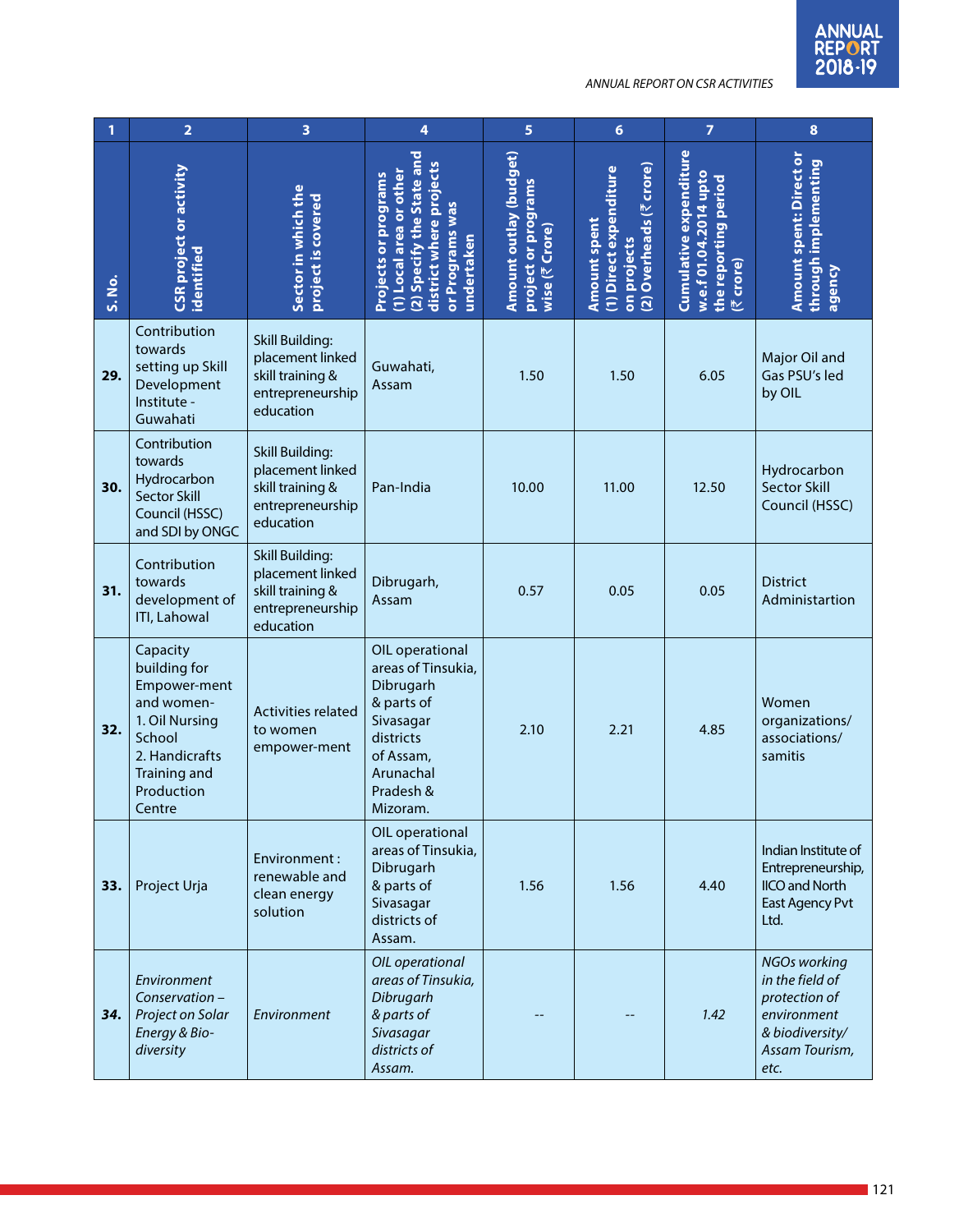| 1      | $\overline{\mathbf{2}}$                                             | 3                                                                        | 4                                                                                                                                              | 5                                                               | $6\phantom{1}6$                                                                  | $\overline{7}$                                                                         | $\pmb{8}$                                                                                                                                                  |
|--------|---------------------------------------------------------------------|--------------------------------------------------------------------------|------------------------------------------------------------------------------------------------------------------------------------------------|-----------------------------------------------------------------|----------------------------------------------------------------------------------|----------------------------------------------------------------------------------------|------------------------------------------------------------------------------------------------------------------------------------------------------------|
| S. No. | CSR project or activity<br>identified                               | Sector in which the<br>project is covered                                | (2) Specify the State and<br>district where projects<br>1) Local area or other<br><b>Projects or programs</b><br>or Programs was<br>undertaken | Amount outlay (budget)<br>project or programs<br>wise (₹ Crore) | (2) Overheads (₹ crore)<br>(1) Direct expenditure<br>Amount spent<br>on projects | Cumulative expenditure<br>w.e.f 01.04.2014 upto<br>the reporting period<br>crore)<br>忆 | <b>Amount spent: Direct or</b><br>through implementing<br>agency                                                                                           |
| 35.    | Kaziranga<br>Amphitheatre                                           | Environment: Eco<br><b>Tourism</b>                                       | Kaziranga,<br>Assam                                                                                                                            |                                                                 |                                                                                  | 2.00                                                                                   | <b>Assam Tourism</b><br>Development<br>Corporation Ltd,<br>Govt. of Assam<br>(FY 2014-15)                                                                  |
| 36.    | <b>Hoolock Gibbon</b><br>Awareness                                  | Environment:<br>Protection of<br>Environment and<br><b>Bio-diversity</b> | OIL operational<br>areas of Tinsukia,<br>Dibrugarh<br>& parts of<br>Sivasagar<br>districts of<br>Assam.                                        |                                                                 |                                                                                  | 0.10                                                                                   | NGO's, Nature<br><b>Beackon</b><br>(FY 2014-15)                                                                                                            |
| 37.    | <b>Activities</b><br>related to CSR<br>/Sustainability<br>Awareness | Environment:<br>Sustainability                                           | OIL operational<br>areas of Tinsukia,<br>Dibrugarh<br>& parts of<br>Sivasagar<br>districts of Assam                                            |                                                                 |                                                                                  | 1.00                                                                                   | Oil India limited<br>(FY 2014-15)                                                                                                                          |
| 38.    | <b>Wind Resource</b><br>Assessment                                  | Environment:<br>Sustainability<br>and Renewable<br>Energy                | Assam                                                                                                                                          |                                                                 |                                                                                  | 3.00                                                                                   | <b>National Institute</b><br>of Wind Energy<br>(Research and<br>Development<br>Institute under<br>Ministry of New<br>& Renewable<br>Energy<br>(FY 2014-15) |
| 39.    | Renovation of<br>Berry white<br><b>Medical School</b>               | Promotion of<br>Art, Culture and<br>Heritage                             | Dibrugarh<br>District, Assam                                                                                                                   | 1.40                                                            | 1.40                                                                             | 1.70                                                                                   | <b>District</b><br>Administration/<br><b>Indian National</b><br><b>Trust for Art</b><br>and Cultural<br>Heritage                                           |
| 40.    | <b>Statue of Unity</b>                                              | Promotion of<br>Art, Culture and<br>Heritage                             | Gujarat                                                                                                                                        | 10.00                                                           | 10.00                                                                            | 35.00                                                                                  | Sardar<br>Vallabhbhai<br>Patel Rashtriya<br><b>Ekta Trust</b><br>(SVPRET)                                                                                  |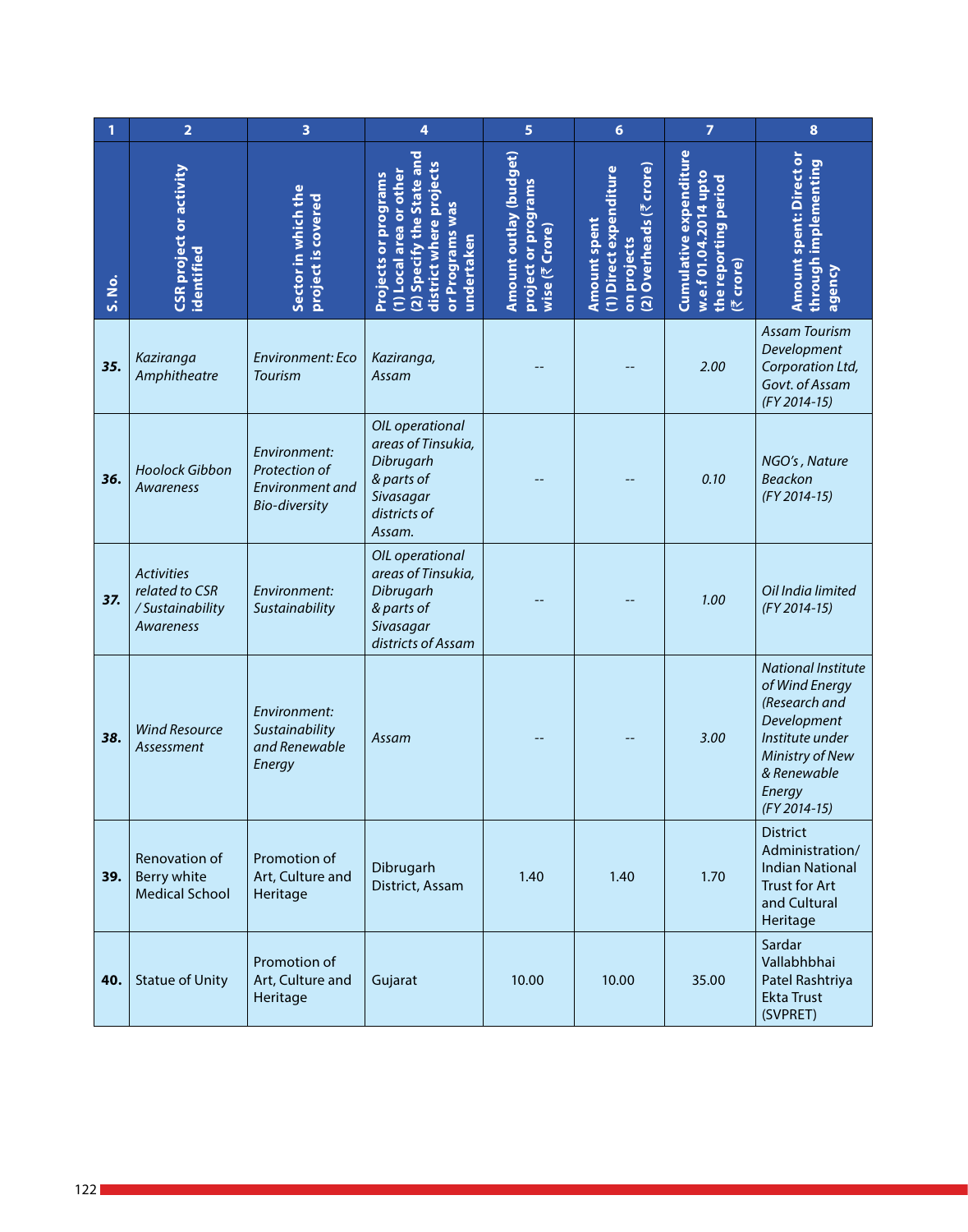|        | $\overline{\mathbf{2}}$                                                                                                                       | 3                                                                                         | 4                                                                                                                                             | 5                                                               | $6\phantom{1}$                                                                  | $\overline{7}$                                                                                | $\bf{8}$                                                                |
|--------|-----------------------------------------------------------------------------------------------------------------------------------------------|-------------------------------------------------------------------------------------------|-----------------------------------------------------------------------------------------------------------------------------------------------|-----------------------------------------------------------------|---------------------------------------------------------------------------------|-----------------------------------------------------------------------------------------------|-------------------------------------------------------------------------|
| S. No. | <b>CSR</b> project or activity<br>identified                                                                                                  | Sector in which the<br>project is covered                                                 | (2) Specify the State and<br>district where projects<br>(1) Local area or other<br>Projects or programs<br>or Programs was<br>undertaken      | Amount outlay (budget)<br>project or programs<br>wise (₹ Crore) | 2) Overheads (₹ crore)<br>(1) Direct expenditure<br>Amount spent<br>on projects | <b>Cumulative expenditure</b><br>w.e.f 01.04.2014 upto<br>the reporting period<br>crore)<br>贮 | <b>Amount spent: Direct or</b><br>through implementing<br>agency        |
| 41.    | Support to<br>various events<br>for Promotion of<br>Art, culture and<br>Heritage                                                              | Promotion of<br>Art, Culture and<br>Heritage                                              | OIL operational<br>areas of Tinsukia,<br>Dibrugarh<br>& parts of<br>Sivasagar<br>districts of<br>Assam                                        | 0.34                                                            | 0.34                                                                            | 4.60                                                                                          | Literary<br>associations /<br>cultural groups/<br>organizations<br>etc. |
| 42.    | Development of<br>Naharkatiya Well<br>No.1                                                                                                    | Promotion of<br>Art, Culture and<br>Heritage                                              | Naharkatiya,<br>Assam                                                                                                                         |                                                                 |                                                                                 | 2.00                                                                                          | Oil India Limited<br>(Project of<br>FY 2014-15)                         |
| 43.    | <b>Rural Sports</b>                                                                                                                           | Rural sports in<br>villagers of OIL<br>operational<br>areas                               | OIL operational<br>areas of Tinsukia,<br>Dibrugarh<br>& parts of<br>Sivasagar<br>districts of<br>Assam.                                       | 1.70                                                            | 1.47                                                                            | 6.82                                                                                          | Sports<br>Associations/<br>Federations/<br>Clubs, etc.                  |
| 44.    | Assistance<br>towards<br>development<br>of Sports<br>Infrastructure<br>in Aspirational<br>districts                                           | Aspirational<br>Districts/<br>Rural sports in<br>villagers of OIL<br>operational<br>areas | Dhubi and<br>Goalpara in<br>Assam and<br>Namsai in<br>Arunachal<br>Pradesh                                                                    | 2.00                                                            | 1.76                                                                            | 1.76                                                                                          | OIL/District<br>Administration                                          |
| 45.    | Construction<br>of Roads and<br><b>Bridges</b>                                                                                                | Development<br>of rural<br>infrastructure                                                 | OIL operational<br>areas of Tinsukia,<br>Dibrugarh<br>& parts of<br>Sivasagar<br>districts<br>of Assam,<br>Arunachal<br>Pradesh &<br>Mizoram. | 10.50                                                           | 9.79                                                                            | 32.42                                                                                         | <b>District</b><br>Administration                                       |
| 46.    | Construction<br>of Other<br>infrastructure<br>like community<br>hall, public<br>auditorium,<br>public libraries,<br>cultural centres,<br>etc. | Development<br>of rural<br>infrastructure                                                 | OIL operational<br>areas of Tinsukia,<br>Dibrugarh<br>& parts of<br>Sivasagar<br>districts<br>of Assam,<br>Arunachal<br>Pradesh &<br>Mizoram. | 5.58                                                            | 4.92                                                                            | 17.47                                                                                         | <b>District</b><br>Administration                                       |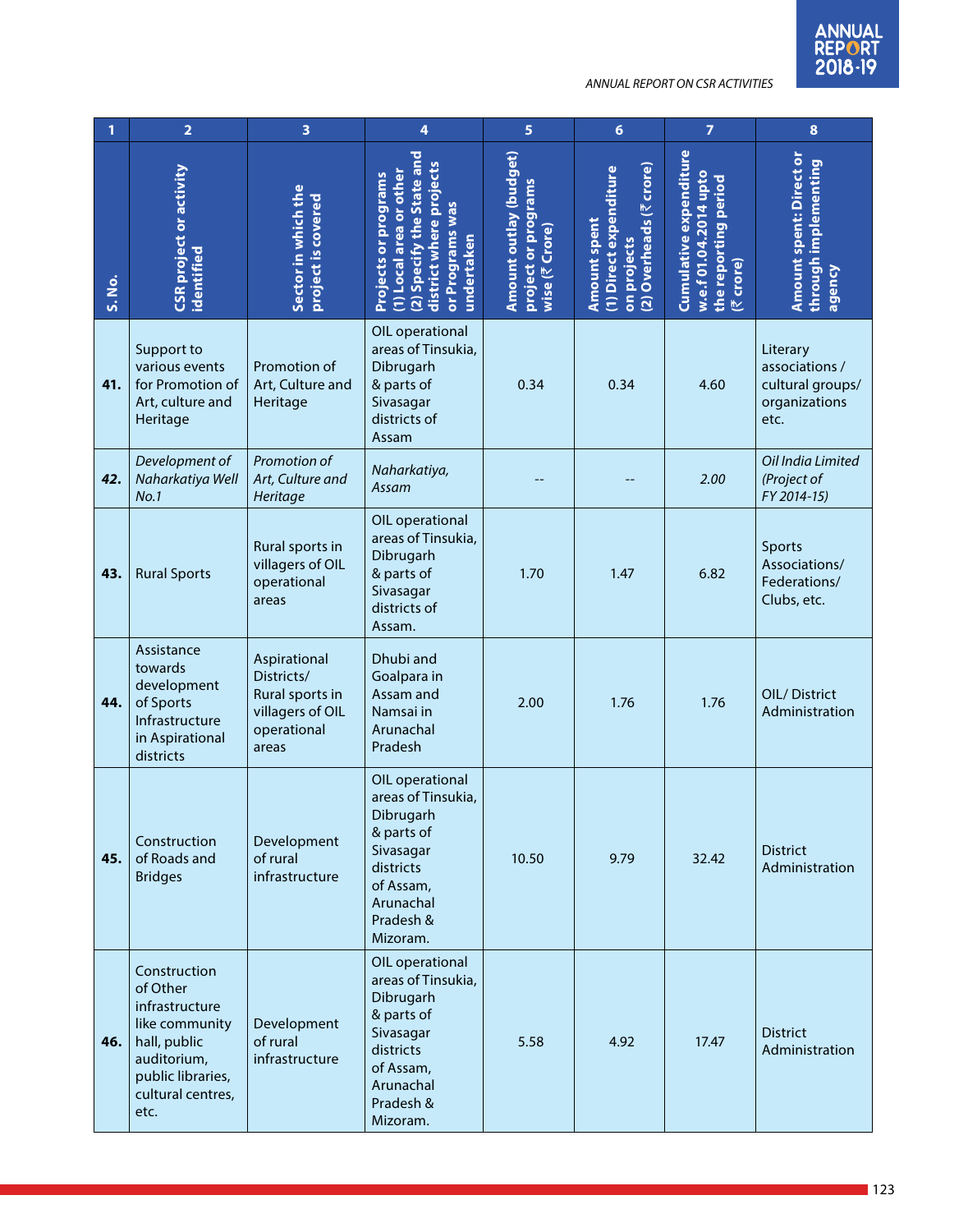| 1      | $\overline{2}$                                                                                                                                                 | 3                                                                       | 4                                                                                                                                               | 5                                                               | $6\phantom{1}$                                                                          | $\overline{7}$                                                                              | $\bf{8}$                                                                                                          |
|--------|----------------------------------------------------------------------------------------------------------------------------------------------------------------|-------------------------------------------------------------------------|-------------------------------------------------------------------------------------------------------------------------------------------------|-----------------------------------------------------------------|-----------------------------------------------------------------------------------------|---------------------------------------------------------------------------------------------|-------------------------------------------------------------------------------------------------------------------|
| S. No. | CSR project or activity<br>identified                                                                                                                          | Sector in which the<br>project is covered                               | (2) Specify the State and<br>district where projects<br>(1) Local area or other<br><b>Projects or programs</b><br>or Programs was<br>undertaken | Amount outlay (budget)<br>project or programs<br>wise (₹ Crore) | (2) Overheads (₹ crore)<br>(1) Direct expenditure<br><b>Amount spent</b><br>on projects | <b>Cumulative expenditure</b><br>w.e.f 01.04.2014 upto<br>the reporting period<br>(₹ crore) | Amount spent: Direct or<br>through implementing<br>agency                                                         |
| 47.    | Development<br>of Rural<br>infrastructure<br>in Aspirational<br>Districts of<br>Assam and<br>Arunachal<br>Pradesh                                              | Aspirational<br>Districts/<br>Development<br>of rural<br>infrastructure | Dhubi and<br>Goalpara in<br>Assam and<br>Namsai in<br>Arunachal<br>Pradesh                                                                      | 3.60                                                            | 3.33                                                                                    | 3.33                                                                                        | OIL/District<br>Administration                                                                                    |
| 48.    | Contribution<br>towards<br>Infrastructure<br>development<br>at Guwahati<br><b>Medical College</b>                                                              | Development<br>of infrastructure<br>and other<br>aminities              | Guwahati,<br>Assam                                                                                                                              | 0.97                                                            | 0.97                                                                                    | 0.97                                                                                        | Guwahati<br><b>Medical College</b>                                                                                |
| 49.    | <b>Infrastructure</b><br>development at:<br>1. Guwahati,<br>Assam<br>2. KG Basin,<br>Andhra Pradesh                                                            |                                                                         | Guwahati, Assam<br>KG Basin, Andhra<br>Pradesh                                                                                                  |                                                                 |                                                                                         | 1.75                                                                                        | <b>District</b><br>Administration                                                                                 |
| 50.    | <b>LPG Scheme</b><br>under Pradhan<br>Mantri Ujjwala<br>Yojana (PMUY)                                                                                          | <b>Free LPG</b><br>Connections to<br><b>BPL Families</b>                | Pan-India                                                                                                                                       | 11.23                                                           | 23.58                                                                                   | 85.23                                                                                       | Indian Oil<br>Corporation<br>Limited<br>(IOCL) which<br>is the nodal<br>implementing<br>company for the<br>Scheme |
| 51.    | Greater Duliajan<br>Township<br>Development                                                                                                                    | Development of<br>infrastructure and<br>other aminities                 | Duliajan, Assam                                                                                                                                 |                                                                 |                                                                                         | 7.00                                                                                        | Oil India Limited<br>(Project of FY<br>$2014 - 15$                                                                |
| 52.    | Contribution<br>towards<br>corpus fund for<br>establishment of<br>Indian Institute<br>for petroleum<br>and Energy (IIPE),<br>Vishakhapatnam,<br>Andhra Pradesh | Education/Skill<br><b>Building</b>                                      | Vishakhapatnam,<br>Andhra Pradesh                                                                                                               |                                                                 |                                                                                         | 15.00                                                                                       | Indian Institute<br>for petroleum<br>and Energy (IIPE),<br>Vishakhapatnam,<br>Andhra Pradesh                      |